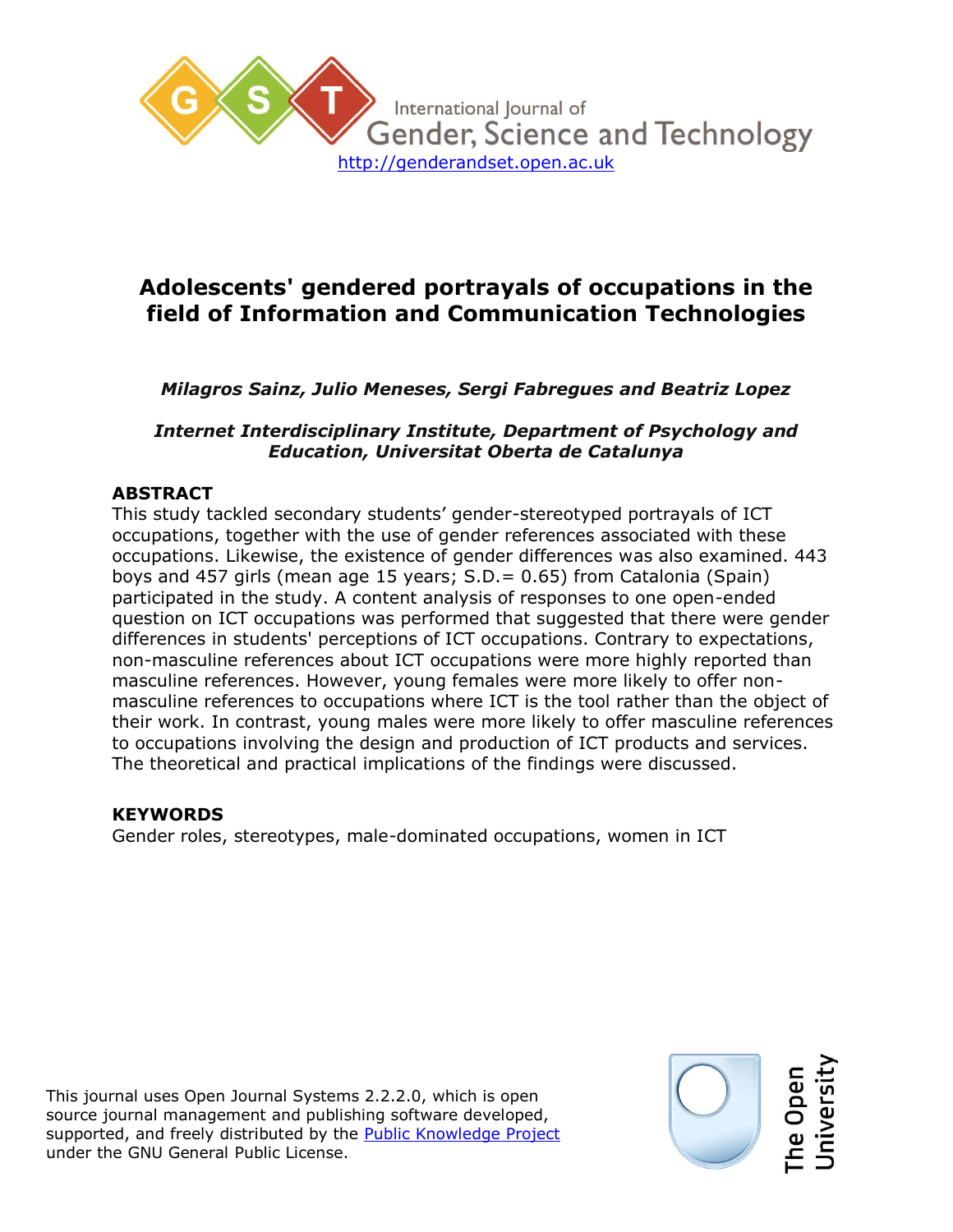# **Adolescents' gendered portrayals of occupations in the field of Information and Communication Technologies**

# **INTRODUCTION**

Information and Communication Technologies (ICT) are present in most activities that modern societies deal with. In Spain, this field is currently associated with more work opportunities than other sectors (INE, [Spanish Statistics Office] 2014). However, despite the numerous working opportunities that the production and design of ICT offers to men and women in Europe and North America, most women are not interested in working professionally in this field (Appianing & Van Eck, 2015; Barker & Asprey, 2006; Sáinz, 2011; Valenduc, 2011). This underrepresentation is especially marked in occupations with a large hard technological component (hard ICT jobs), such as computer science, and has been documented by North American and European scholars (Burger, Creamer, & Meszaros, 2011; Castaño, 2011; Cohoon & Asprey, 2006; Margolis & Fisher, 2002; Sáinz 2007; among others). Paradoxically however, women who are highly identified with the prototypical view of ICT professionals and with an interest in the field tend to play a secondary role in the design and production of ICT technologies (Barker & Asprey, 2006; Meszaros, Lee, & Laughlin, 2007). On the other hand, women are overrepresented in soft ICT occupations where ICT is the tool rather than the target of their work, such as office and other clerical jobs (Castaño, 2011; Zarrett & Malanchuk, 2005).

Several factors seem to discourage young women from entering the ICT field. These include the stereotypical masculine portrayal of ICT occupations, their lack of identification with this portrayal and the dearth of female role models in the field (Barker & Aspray, 2006; Cheryan, Drury, & Vichayapai, 2012; Cheryan, Play, Handron, & Hudson, 2013; Margolis & Fisher, 2002). Research drawing on social role theory concludes that the perception that computer science is technologyoriented rather than people-oriented may cause women to express less interest in the field than men (Diekman, Brown, Johnston, & Clark, 2010). Women perceive Science, Technology, Engineering and Mathematics (STEM) careers as less likely than those in other fields to fulfill communal goals (Diekman et al., 2010). Therefore, as most career decisions are made while at secondary school, the research presented here aims to analyze secondary school students' gendered endorsement of the occupations related to the ICT field.

# **Gendered Portrayals of Occupations**

In the past young people's gendered stereotypical views of several occupations (i.e. doctors, accountants, police officers, nurses, teachers, etc.) have been widely investigated in North American contexts using mainly self-reported surveys (Cejka & Eagly, 1999; Levy, Sadovsky, & Troseth, 2000; Liben*,* Bigler*, &* Krogh*,* 2002). Several studies have however highlighted a major limitation associated with this methodological approach: the formulation of explicit questions about gendered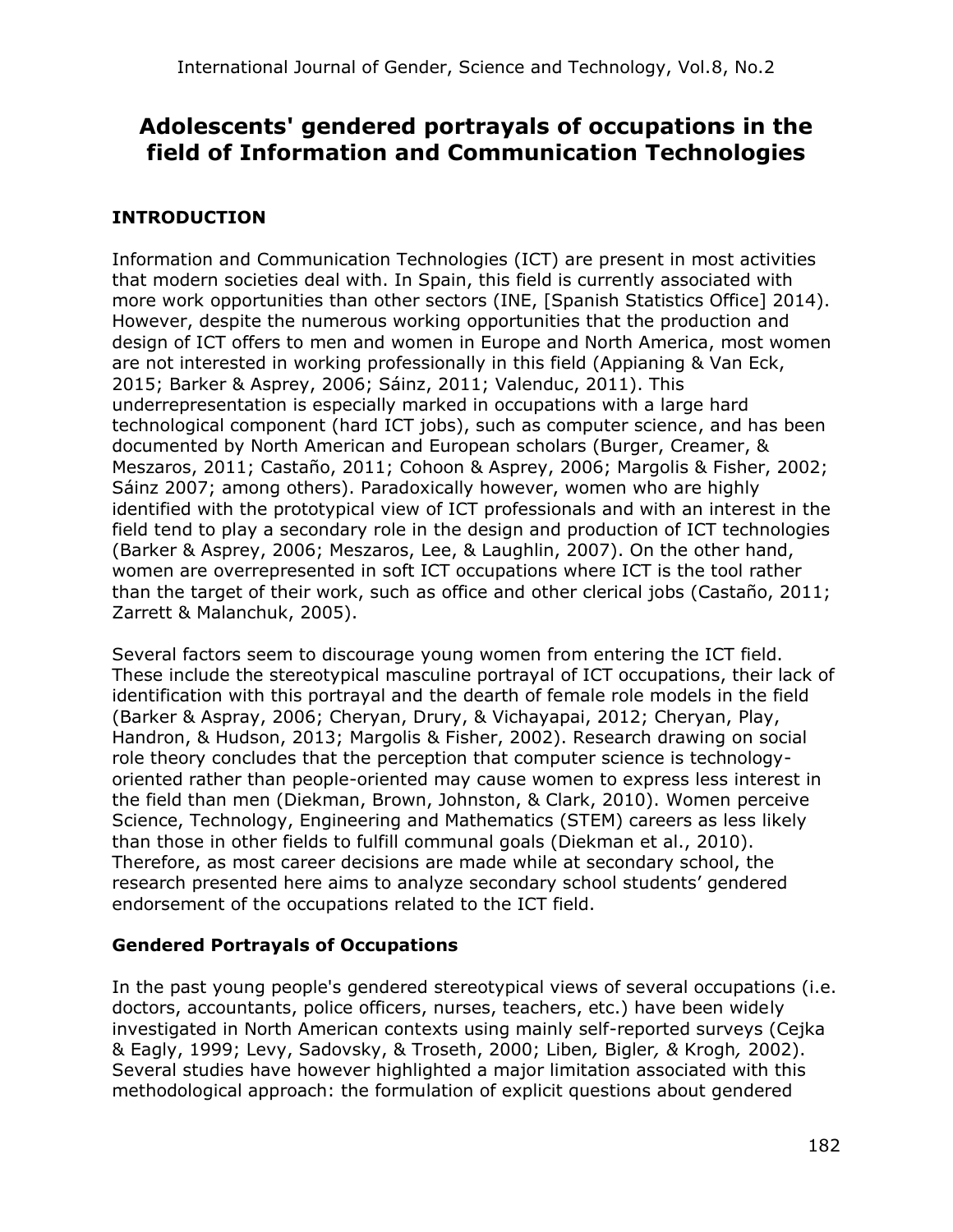occupational aspirations (such as, "out of the following occupations choose which ones are masculine or feminine" or "list 5 to 10 occupations that most suit you") may lead to the elicitation of gender stereotypes (Gadassi & Gati, 2009; Rudman & Glick, 2010). Incidentally, research conducted in Israel shows less gender~-biased occupational choices when young adult participants reported their occupational preferences in indirect rather than direct terms (Gadassi & Gati, 2009).

Interestingly, as stereotypes create automatic associations about gender and occupations, psychosocial research into secondary students' implicit reports has emerged in the literature (Banaji & Hardin, 1996; Lemus, Moya, Lupiánez, & Bukowski, 2014; López-Sáez, Puertas, & Sáinz, 2011; White & White, 2006). These studies support the idea that implicit reports are less likely to be influenced by social desirability than explicit ones (Fazio & Olson, 2003). Accordingly, rather than explicit methods looking at participants' gender stereotype knowledge by means of closed questions (Miller, Lurya, Zosuls, & Ruble, 2009), the present study used an open-ended question approach in order to activate secondary students' stereotypical portrayals of ICT-related occupations. This approach is consistent with psychosocial theories that distinguish between the availability and accessibility of constructs in memory (Higgins, 1996; Higgins & King, 1981). Whereas the availability of constructs (whether or not a construct is stored or present in the memory) would correspond to knowledge of stereotypes, accessibility (readiness with which it is retrieved) would correspond to stereotype activation (the main scope of the present research).

Additionally, recent psychosocial research has used implicit methods (alone or in combination with explicit measures) for the study of gendered stereotypical portraits and gender roles (López-Sáez et al., 2011; Banaji & Hardin, 1996; White & White, 2006). For instance, implicit and explicit measures in White and White's work coincided in identifying that engineering was stereotyped by US college students as a masculine occupation, whereas elementary school teaching was stereotyped as a feminine occupation. Similarly, accounting presented an interesting pattern. Although participants explicitly categorized accounting as gender neutral, it was also implicitly perceived to be a masculine job. As reported by White & White (2006), the socially shared portrayals of accountants as men and the perceptual association of accounting with mathematics (an area stereotypically associated with men) could explain this finding. Similarly, research in Spain using both explicit and implicit measures of attitudes towards occupational choices has shown that whereas engineering was stereotyped as a male occupation, female university students enrolled in engineering were more negatively appraised by male and female secondary students than female university students enrolled in medicine (López-Saéz, et al. 2011)

Likewise, content analysis research to examine gender stereotypical views of occupations and the people working in those occupations is also emerging in the literature (Cheryan, et al., 2013; Basow, Phelan, & Capotosto, 2006; Sáinz, Meneses, López, & Fabregues, 2016). A recent study carried out in Spain confirms that secondary students endorsed several male stereotypical portrayals of people working in the ICT field (Sáinz et al., 2016). Most references were inspired by the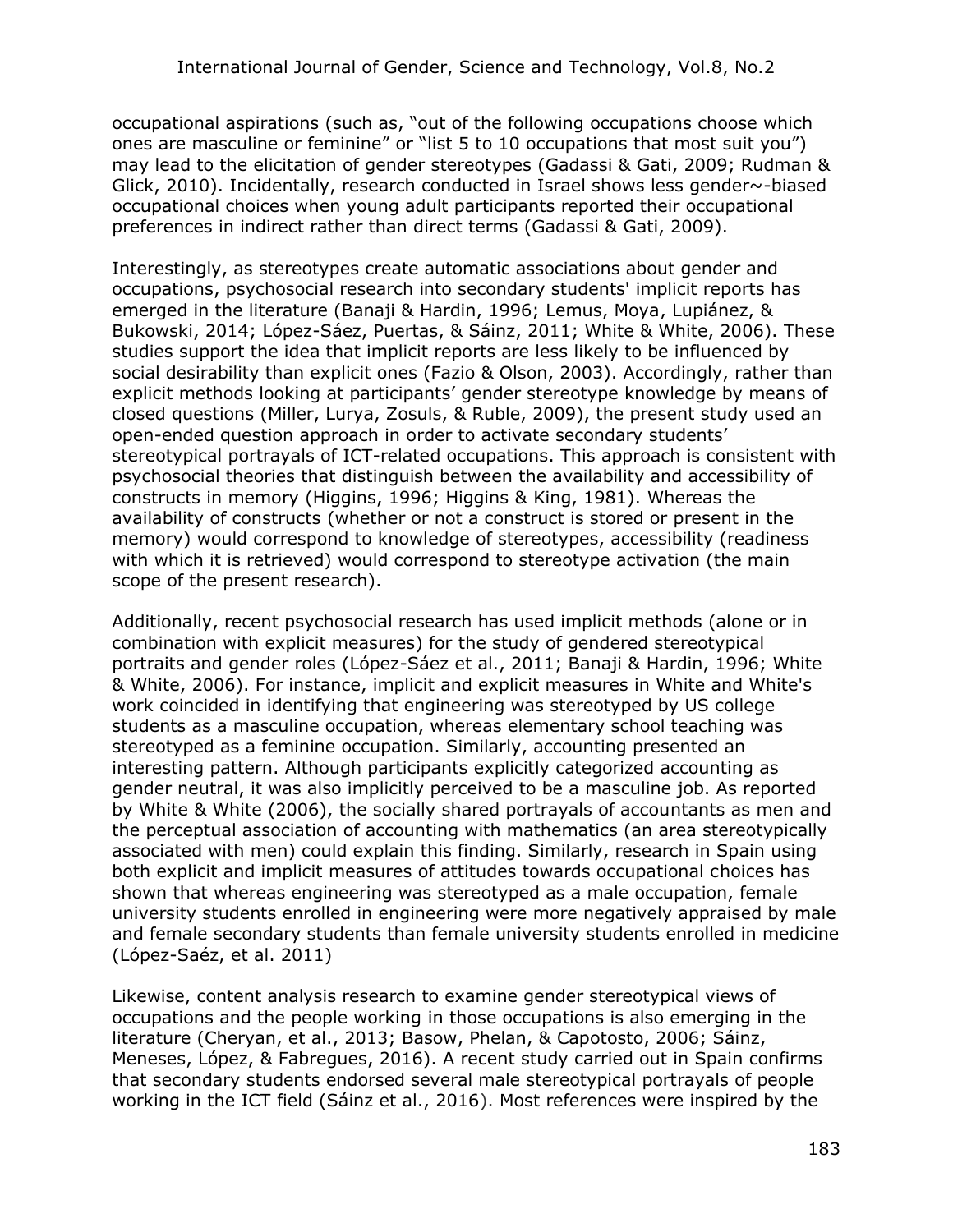multidimensional nature of gender stereotypes with regard to occupations (Cejka & Eagly, 1999; Cheryan et al., 2013; Sáinz, 2007) and were therefore associated with their unattractive physical appearance, lack of social skills, or outstanding intellectual aptitudes. These views basically revolved around a set of characteristics of ICT professionals that are congruent with masculine gender roles. In addition, the distinction between professions involved in the design and development of ICT services (hard ICT jobs), and professions using ICT as a tool (soft ICT jobs) was also part of the reported stereotypes. Students (particularly boys) associated more masculine than feminine characteristics with hard ICT jobs. These findings suggested a prevalent masculine view of the professionals working in the ICT field, given the influence of masculine gender roles. Following this line of argument and given the preponderance of male gender roles in hard ICT occupations (Cheryan et al., 2013), boys and girls are expected to provide more examples of hard than soft ICT occupations (Hypothesis 1.1). Similarly, given the high presence of females in soft ICT occupations (Castaño, 2011; Sáinz et al., 2016; Zarrett & Malanchuk, 2005), it is expected that girls will be more likely than boys to write about soft ICT occupations (Hypothesis 1.2).

### **Grammatical Gender and Male Dominated Occupations**

Research on the use of grammatical gender in the Spanish language and how it is associated with male-dominated technological occupations (such as engineering or computer science) is scarce (Sáinz et al., 2016). As in other languages with grammatical gender (e.g. Catalan, French, or Italian), the masculine form in Spanish functions as the generic form to refer to occupations or people with certain occupations. For instance, it is common to use the masculine singular '*un ingeniero*' (an engineer) or the plural form '*ingenieros*' (engineers) to refer indistinctively to male and female engineers. This use of masculine generics suggests that engineering is a highly male dominated arena, where women are underrepresented. Consequently, masculine forms often generate semantic ambiguity (Irmen & Kurovskaja, 2010), which is enhanced by the possible interpretations of the very notion of 'generic' (Gygax & Gabriel, 2011). Formally, a group of people of both sexes can, in languages with grammatical gender, mean that there is a majority of men and one or two women, that there is an equal share of both, but also that there is a majority of women and only one or two men (Gygax & Gabriel, 2011). For instance, the masculine plural form in Spanish (e.g.,' *actores*', actors), though interpretable as a generic form (i.e. actors are men and women), seems to more likely activate a specific interpretation (i.e. actors are mainly men).

Given that ICT occupations are frequently male-dominated (Castaño, 2011; Cheryan et al., 2012), it is predicted that students will associate more masculine than non-masculine references with ICT occupations, especially with those involving the design and production of ICT services, which are seen as more congruent with masculine gender roles. (Hypothesis 2.1). In addition, given the higher presence of women in occupations where ICT is a tool (Castaño, 2011; Sáinz et al., 2016; Zarrett & Malanchuk, 2005), it is expected that girls will be more likely than boys to associate non-masculine than masculine references with these soft ICT occupations (Hypothesis 2.2).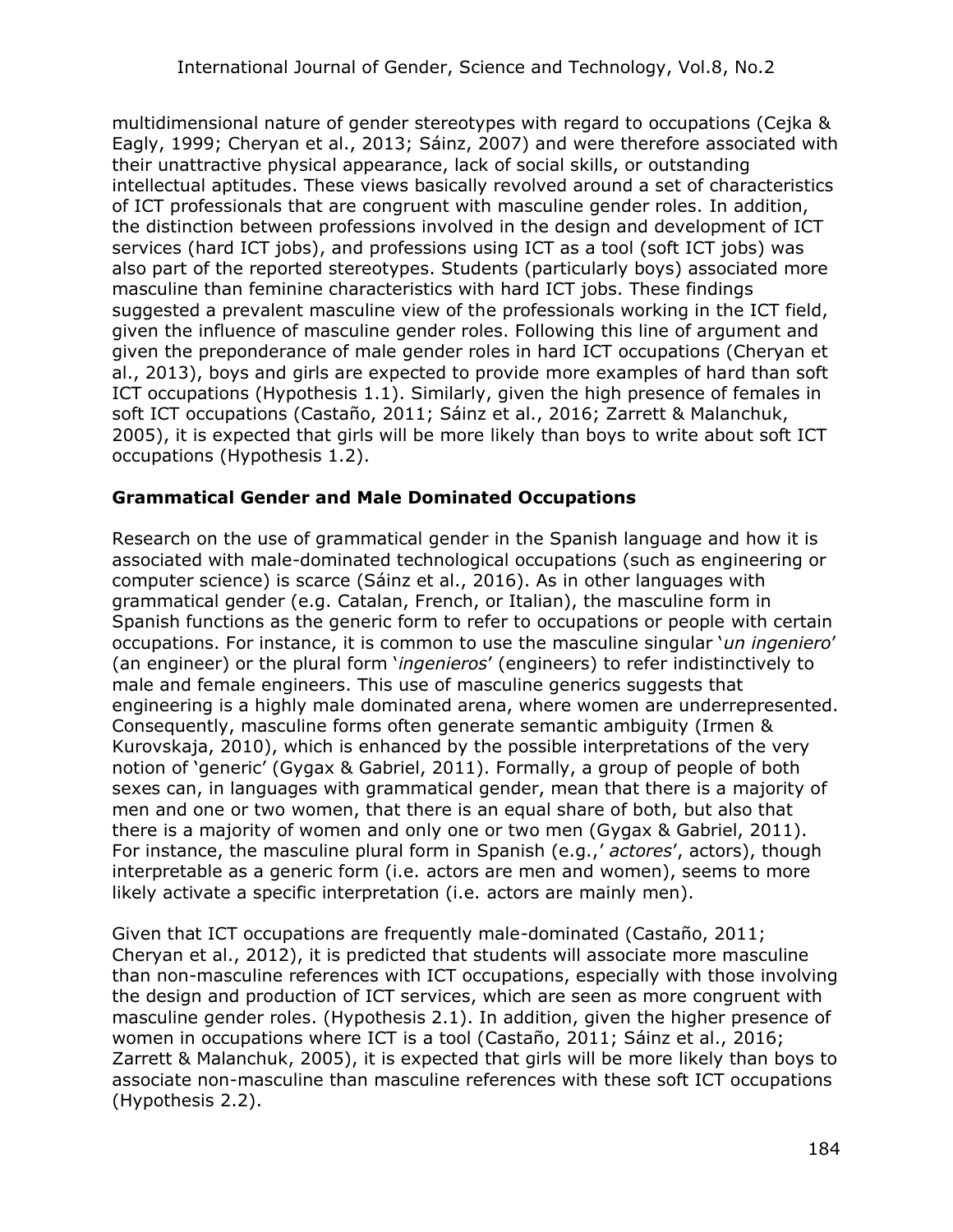## **THE PRESENT STUDY**

Provided the important role that the information society plays in different facets of our life and the outstanding job opportunities associated with the ICT sector in Spain (INE [Spanish Statistics Office], 2014; López-Sáez et al., 2011), the present study pursues the following research questions and hypotheses:

1. What is the content of secondary students' portrayals of ICT occupations? Hypothesis 1.1. Boys and girls will tend to provide more examples of occupations involving the design and production of ICT tools and services (hard ICT occupations) than occupations where ICT is the tool (soft ICT occupations).

2. Is there any gender difference between secondary students' portrayals of ICT occupations?

Hypothesis 1.2. Girls will be more likely than boys to write about occupations where ICT is a tool rather than the target of their work.

3. To what extent are masculine references more prevalent than non-masculine references in secondary students' gender references associated with ICT occupations?

Hypothesis 2.1. Students will associate more masculine than non-masculine references with ICT occupations.

4. Are there any gender difference between how boys and girls use the language to refer to ICT occupations?

Hypothesis 2.2. Girls will be more likely than boys to associate non-masculine than masculine references with ICT occupations, especially those where ICT is a tool rather than the target of their work.

Some of the observed gender differences in occupational choices may be attributed to the fact that in the early stages of career development, women tend to consider a different set of options to men, due to the possible effects of gender stereotypes on the choice of occupations (Eccles, 2007; Gadassi & Gati, 2009). Indeed, research based on theories of occupational choices (i.e. Gottfredson, 1981; Eccles, 1994) claims that individuals' occupational aspirations tend to be limited to alternatives regarded as appropriate for their gender. In fact, boys and girls choose studies and occupations congruent with existing gender roles (Eccles, 2007). Therefore, and in order to challenge the aforementioned lack of interest of women in the ICT field, it is paramount for research to examine how young people perceive the gendered views of ICT occupations. Similarly, given the prominent role that ICT plays in relevant settings of our society such as education, health, or economics (Barker & Aspray, 2006), it is crucial for women to play a more active role as designers as well as competent users of technological tools and services.

The present study aims to examine gender differences in the stereotypical occupations that secondary students associate with ICT. It looks at secondary school students' use of masculine references in their descriptions of ICT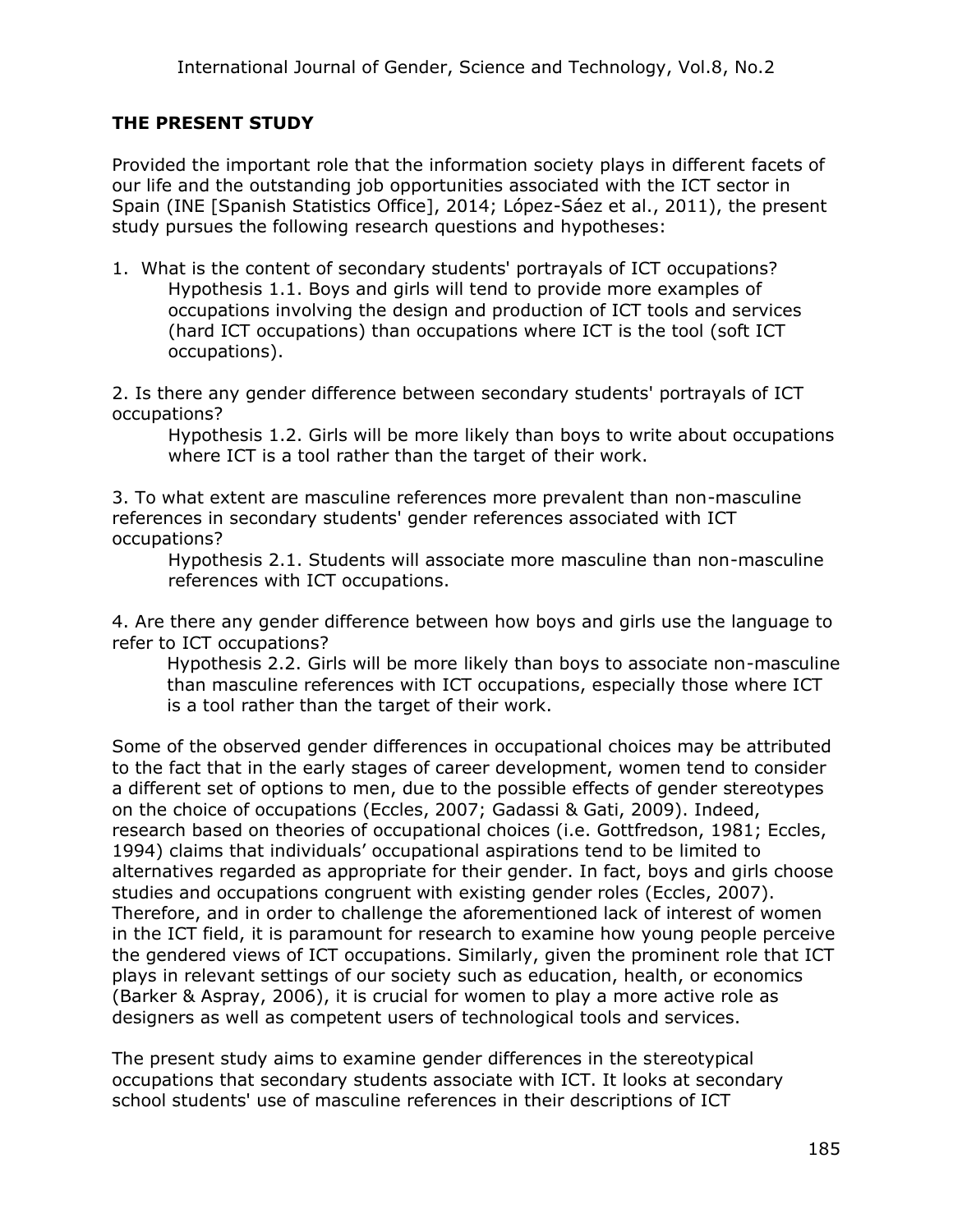occupations. Accordingly, the existence of gender differences in the way young Spanish people refer to gender when they think about ICT occupations was examined.

# **METHODS**

# **Participants**

All students enrolled in the final year of junior secondary education at 10 public secondary schools located in various areas of Catalonia (an autonomous region in the North of Spain) were targeted. Thereby, 900 students attending schools in urban (58.3*%*) and rural (41.7%) settings in Catalonia participated in this study. Approximately 51% of the participants were female. Most of the participants belonged to middle class households (65%) and were of Spanish origin (81%). The mean age was 15 years  $(S.D. = 0.65)$ . Although more than 30 schools were originally targeted, only 10 agreed to participate in the study. The response rate for all targeted participants was approximately 90%. The recruitment procedure was partly carried out with the help of secondary teachers. Prior authorization of school managerial teams and parents of students were necessary to carry out the study. In order to comply with ethical standards (APA, 2010) informed consent was also obtained from students after having explained to them the purpose of the research, its duration, and the procedure used to gather the data. Both anonymity and confidentiality of all the data to be gathered through the administered surveys were guaranteed. Informed consent from their parents and the education authorities was also obtained.

# **Materials**

A questionnaire was administered in classrooms during the 2009-2010 academic year to all students. The research team administered the questionnaire, which consisted of the following open-ended question: "What type of occupation comes to mind when you think about ICT?" *("¿Qué tipo de profesión te viene a la cabeza cuando piensas en las TIC?"*). This question was based on Zarrett and Malanchuk's (2005) study of US high school students' attitudes to ICT professionals. The relevance of this question to the examination of young people's gendered views of male dominated occupations (such as computing) was informed by former research conducted in Spain with junior and senior secondary students (Sáinz, 2007; Sáinz et al., 2016). In comparison to Zarrett and Malanchuk's research (focused on classifying IT jobs students were more likely to choose in the near future), a content analysis of responses to this question was conducted in the present study. The response rate to the questionnaire was 83.9% (n=900). The survey was available in both Spanish and Catalan. As the instructions were provided in Spanish to most of the participant schools, most students responded in Spanish.

### **Procedure**

A content analysis of responses to the open-ended question was conducted in order to identify secondary students' gendered stereotypes of ICT occupations (Schreier,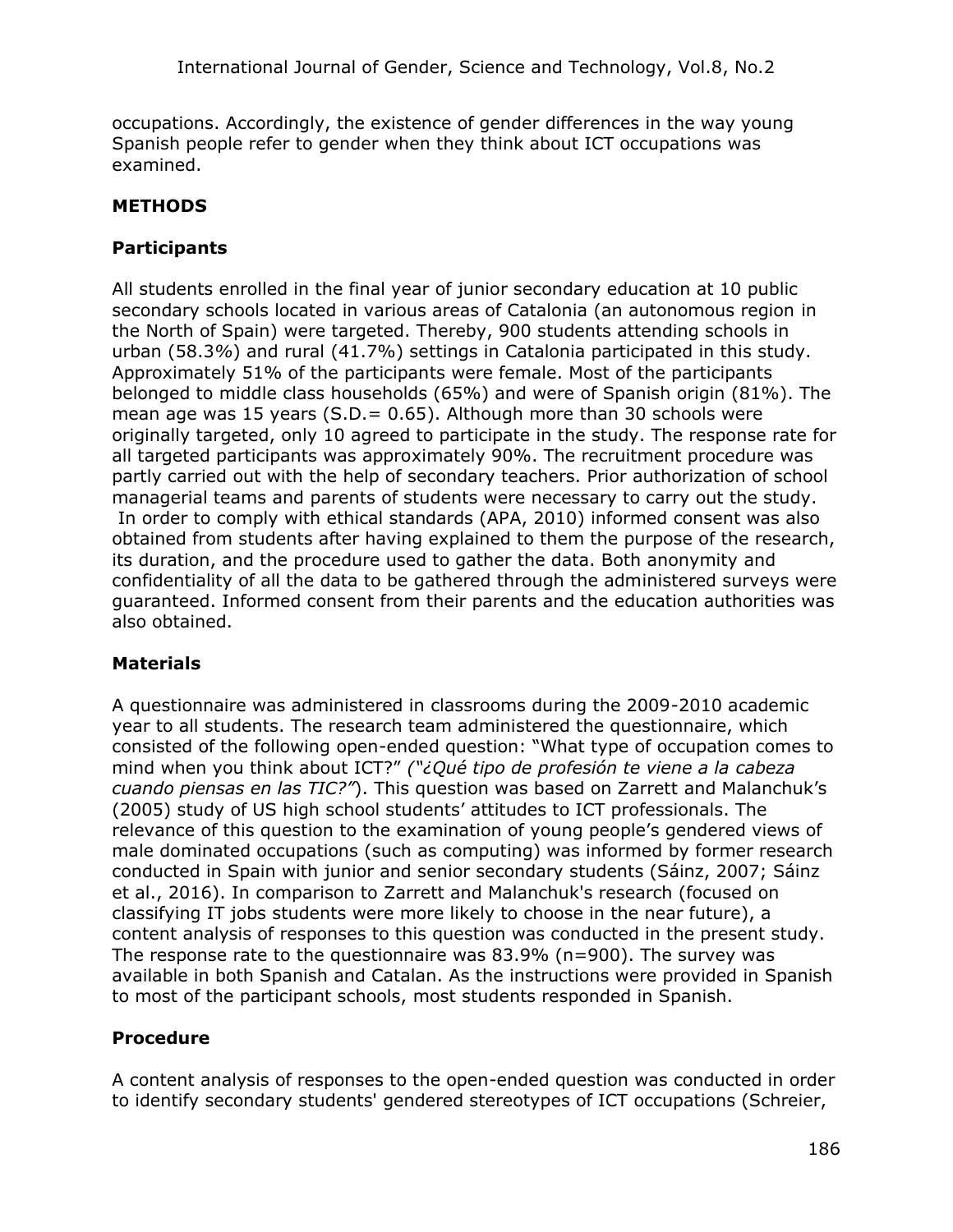2012). The coding procedure consisted of three phases. In the first phase, a coding scheme was inductively developed from the students' responses. In the second phase, the resulting coding scheme was refined by means of a pilot study designed to test its reliability on the basis of a subsample of responses. In the third phase, the final coding scheme was applied to the full set of responses.

Two independent coders were trained in three different sessions. The first session took place before the development of the coding scheme and aimed to provide both coders with a common conceptual framework for the study, as well as achieving the necessary abilities to perform inductive coding. The second and third training sessions were carried out during the pilot study and their main purpose was to guarantee that the two coders were consistent in the application of the coding scheme to a random subsample of 90 responses. They used a checklist to identify the presence or absence of the characteristics associated with the responses to the survey questions. Similarly, they had to identify whether the responses to ICT occupations were respectively masculine, feminine, or neutral. During these last two sessions, doubts and disagreements were raised and examined. The coding scheme was modified accordingly.

#### *Phase 1: Development of the coding scheme*

The coding scheme was developed using an inductive coding technique, as suggested by Schreier (2012). This technique consisted of reading the complete pool of students' responses, identifying units of meaning in the data, and organizing these units into codes based on content similarity. Codes were then revised and their content systematically compared in order for commonalities, differences, and irregularities to be examined. When there were discrepancies between the coders, agreement was reached through debate or by consulting members of the research team. The categories therefore arose from the students' responses rather than from the coders' own assumptions. Specifically, the ICT occupations were grouped according to occupations involving the design and development of ICT tools and services (hard ICT, such as computer science and telecommunications engineering) and other occupations where ICT can be used as a tool rather than being the purpose of the work (soft ICT, such as in clerical, media, social science, or healthrelated occupations). Architecture and other engineering-related occupations different from electrical engineering such as chemical, industrial, or civil engineering were also considered soft ICT jobs (Castaño, 2011; Sáinz et al., 2016; Zarrett & Malanchuk, 2005).

### *Phase 2: Reliability of the coding scheme*

As indicated above, a pilot study was undertaken to assess the reliability of the coding scheme before it was applied to the full set of responses. As gender references (masculine, feminine, and neutral) are ordinal in nature, Krippendorff's alpha was computed to determine inter-coder agreement (Krippendorff, 2004). Krippendorff's alpha calculates inter-coder reliability from a single framework, enabling the comparison of ordinal and nominal data (the content of the survey question in our study) with a single index (Neuendorf, 2011). The KALPHA macro in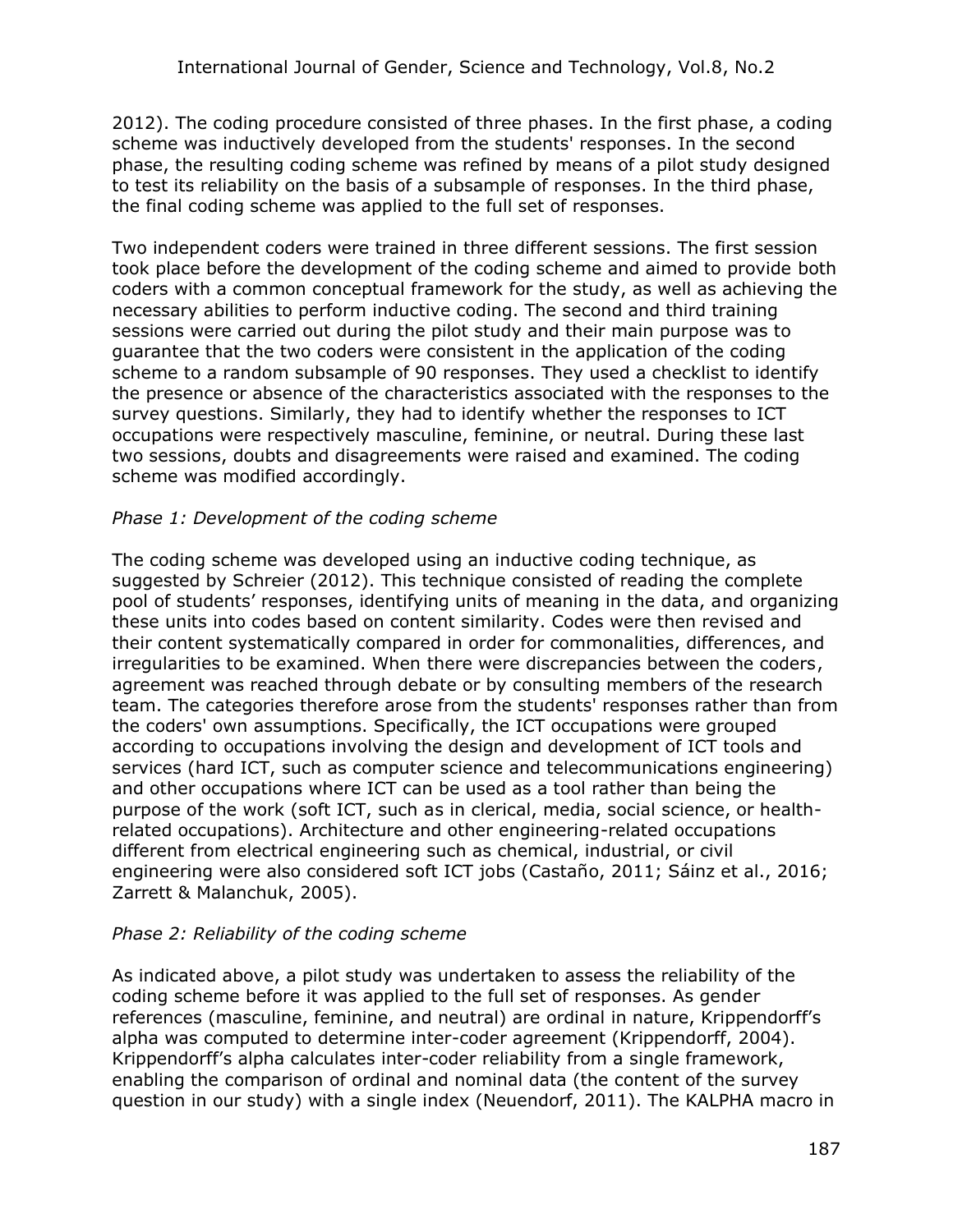SPSS version 20.0 was therefore used. This macro computes Krippendorff's alpha reliability estimate for subjective judgments, including nominal and ordinal data (Hayes & Krippendorff, 2007).

During the first phase of the pilot study, two coders independently coded a random subsample of 90 responses (10% of the full sample). As the coding resulted in a low alpha coefficient in some categories, they were refined through discussion with the research team, and an improved version of the coding scheme was agreed upon by consensus. In the second phase, the revised coding scheme was tested with a different subsample of 90 responses. The alpha coefficients ranged between 0.649 and 1 (see Table 1). Thanks to these alpha coefficients, the final version of the coding scheme was applied to all responses by each coder.

| Area of<br>informat<br>ion. | Category                                        | <b>Description of the category</b>                                                                                                                                               | <b>Alpha</b> |
|-----------------------------|-------------------------------------------------|----------------------------------------------------------------------------------------------------------------------------------------------------------------------------------|--------------|
|                             |                                                 | What type of occupation comes to mind when you think about ICT?                                                                                                                  |              |
| A. Type<br>οf<br>Content    | 1. Computer<br>science                          | Computer science jobs (i.e. systems<br>administration and engineering, software<br>development, and computer repair and<br>maintenance).                                         | 0.921        |
|                             | 2.<br>Telecommunicati<br>ons engineering        | Telecommunications engineering jobs (i.e.<br>system design and installation of<br>equipment for the transmission of landline<br>and mobile phones, and broadband<br>connection). | 0.671        |
|                             | 3. Other<br>engineering and<br>architecture     | Other non-specified engineering<br>occupations and architecture jobs.                                                                                                            | 0.649        |
|                             | 4. Media<br>occupations                         | Media jobs (i.e. journalism, TV and radio<br>presenting, media advertising, sound and<br>camera operating, graphic designing,<br>photography, and illustration).                 | 0.936        |
|                             | 5. Clerical<br>occupations                      | Clerical jobs (i.e. administrative assistance<br>and support, secretary, receptionist, and<br>customer service).                                                                 | 1.000        |
|                             | 6. Social science<br>related<br>occupations     | Social science related jobs (i.e. teaching in<br>formal education, historian, legal aid,<br>economics, and statistics).                                                          | 1.000        |
|                             | 7. Science and<br>health-related<br>occupations | Science and health-related jobs (i.e.<br>research or professional occupations<br>within the health care, life sciences,<br>physics, or chemistry fields).                        | 1.000        |
| B. Gender<br>Reference      |                                                 | Use of a grammatical masculine gender form.                                                                                                                                      | 0.864        |

*Table 1. Description of coding categories and reliability coefficients*

Note: Given the ordinal nature of B, Krippendorff's alpha was computed to determine intercoder agreement.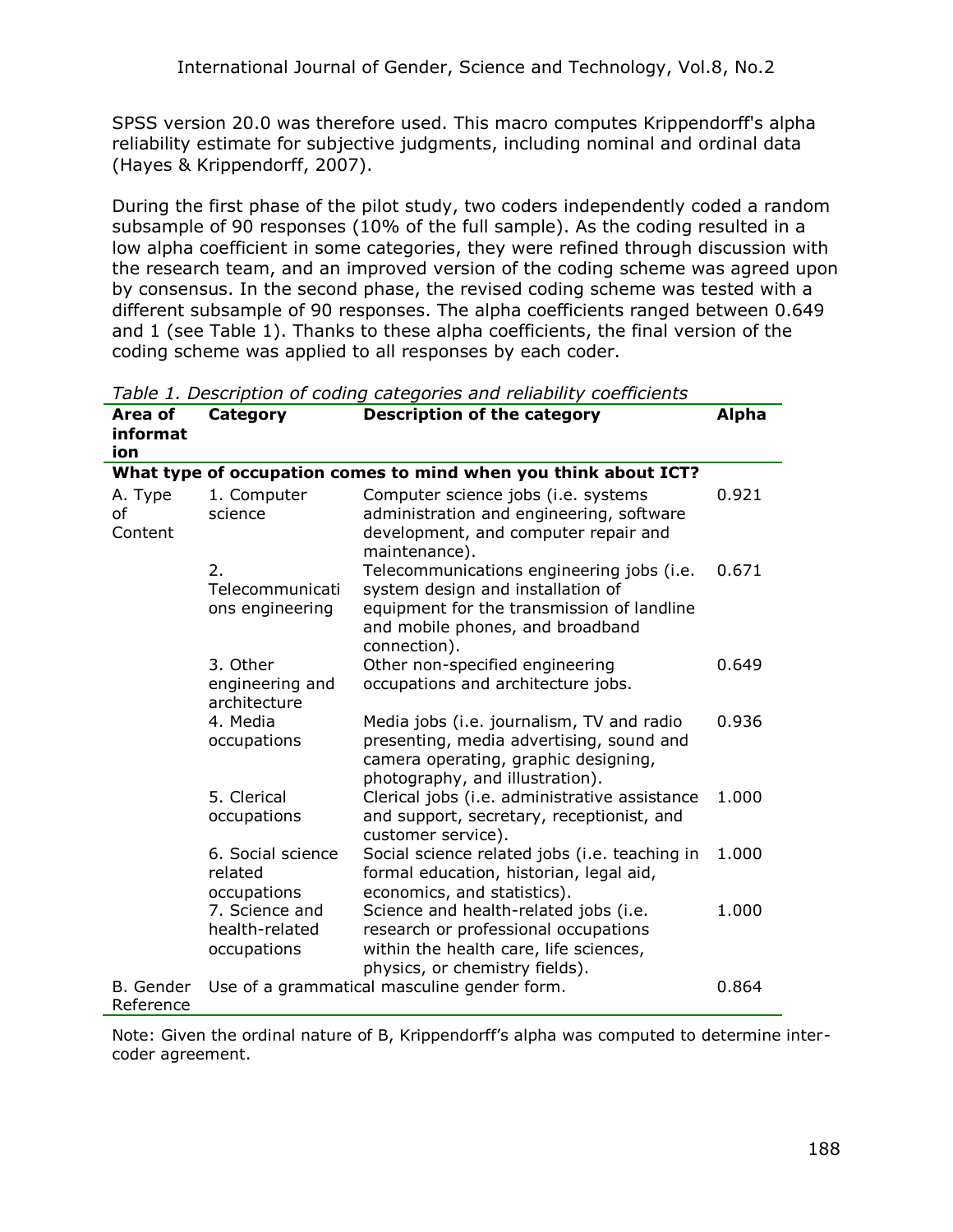### *Phase 3: Application of the coding scheme*

The final coding scheme was applied to all of the students' responses. It took the form of a checklist consisting of two topical areas: (a) the type of content and (b) the gender references observed in the text.

Students' responses were categorized using eight dichotomous categories. In each response, the presence of the feature represented by each category was coded as 1 and its absence was coded as 0. For instance, responses such as '*informáticos*' (computer scientists), '*telecos*' (electrical or telecommunications engineers), '*arquitectos*' (architects), '*engineers*' (ingenieros), '*periodistas*' (journalists), '*gente que trabaja en una oficina*' (people working in an office), '*servicios sociales'* (social workers), or '*enfermera*' (a female nurse) were respectively coded under the categories 'computer science', 'electrical engineers', 'media occupations', 'clerical occupations', and 'social science' and 'science and health-related occupations'.

For the gender references, grammatical gender was used to code the students' responses as masculine, feminine, or neutral. Examples of masculine, feminine, and neutral gender roles that related to ICT occupations were respectively: '*un informático*' (a computer scientist - masculine); '*secretaria*' (secretary - feminine); and '*periodista*' (journalist - neutral). Plural gender forms, such as '*ingenieros informáticos*' (computer engineers), '*programadores*' (programmers), or '*periodistas*' (journalists) were considered gender neutral and represented 40.45% (161 out of 398) of this category. The use of masculine generics like '*ingenieros informáticos*' (computer engineers) does not necessarily indicate that the person has explicitly referred to males. Accordingly, its use was also considered 'gender neutral or non-masculine'. Similarly, indefinite expressions such as '*gente que sale en televisión*' (people who are on television) were also considered 'non-masculine'. However, grammatically masculine and singular expressions like '*informático*' (male computer scientist) or 'i*ngeniero*' (male engineer) were categorized as masculine and represented 52.7% of the responses (210 out of 368). Feminine singular occupational roles were also considered under the 'non-masculine' category, as was the case for '*secretaria*' (female secretary) or '*reportera*' (female reporter) and represented 2.5% of the responses (10 out of 368). As cell frequencies below 1 were expected and more than 20% of the table cells had cell frequencies below 5, the chi-square test could not be calculated (Cochran, 1954). Accordingly, the expressions considered feminine were grouped under the 'non-masculine' category together with the neutral ones.

# **RESULTS**

#### **How do Young People Express their Portrayals of ICT Occupations? Are there any Gender Differences in the Expression of these Meanings?**

With regards to the first ideas that came to participants' minds when thinking about ICT occupations, while 66.2% of the 755 participants associated ICT with computer scientists, only 9% referred to telecommunications engineering (see cross tabulated frequencies in Table 2).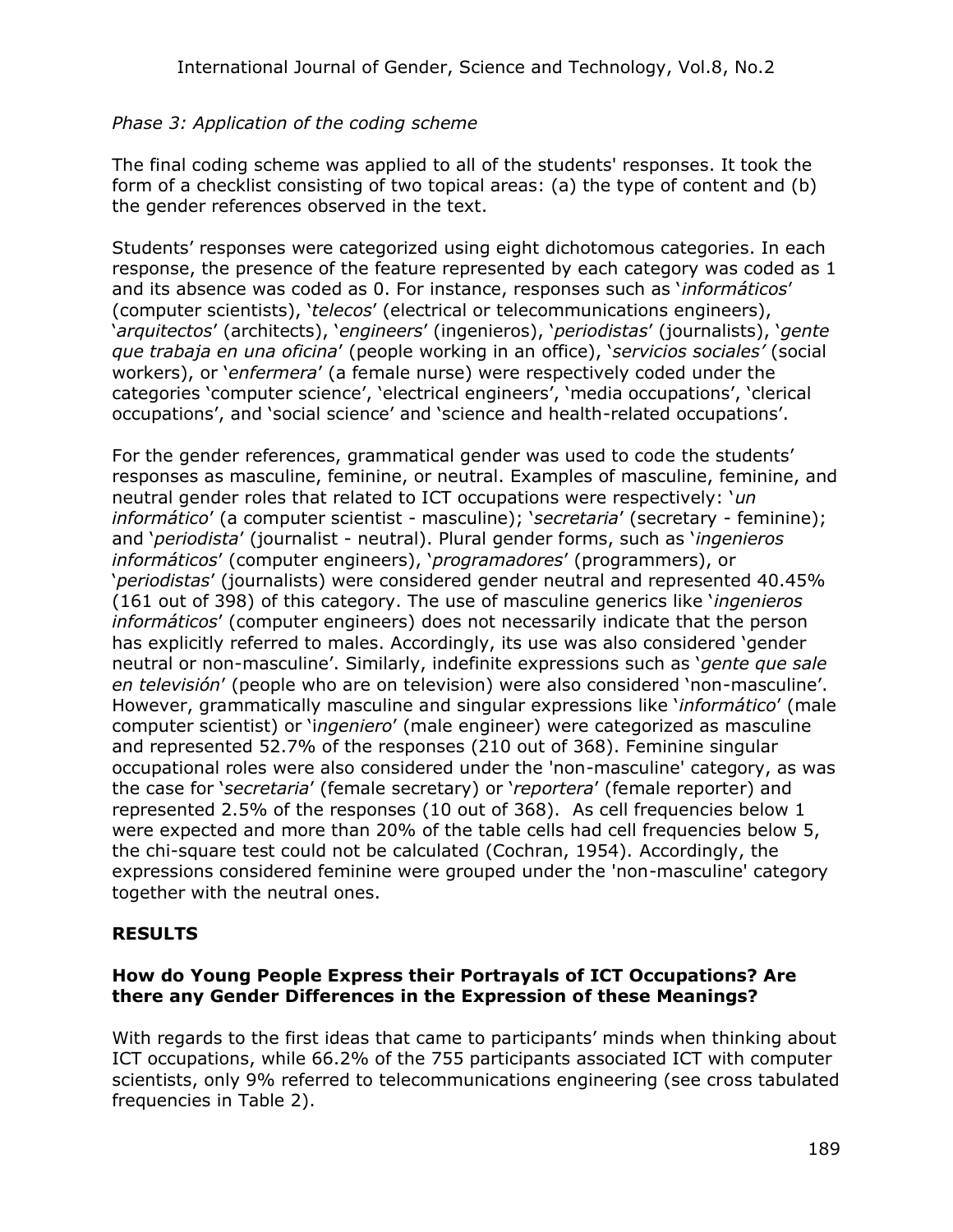|                             | <b>Total</b>                                  | <b>Males</b> | <b>Females</b> | $X^2(1)$   |
|-----------------------------|-----------------------------------------------|--------------|----------------|------------|
| <b>Computer science</b>     |                                               |              |                |            |
| <b>Yes</b>                  | 500 (66.2%)                                   | 249 (68.8%)  | 251 (63.9%)    |            |
| <b>No</b>                   | 255 (33.8%)                                   | 113 (31.2%)  | 142 (36.1%)    | 2.037      |
| <b>Total N</b>              | 755                                           | 362          | 393            |            |
|                             | <b>Telecommunications engineering</b>         |              |                |            |
| <b>Yes</b>                  | 68 (9.0%)                                     | 46 (12.7%)   | $22(5.6\%)$    |            |
| <b>No</b>                   | 687 (91.0%)                                   | 316 (87.3%)  | 371 (94.4%)    | 11.621 *** |
| <b>Total N</b>              | 755                                           | 362          | 393            |            |
|                             | <b>Engineering and architecture</b>           |              |                |            |
| <b>Yes</b>                  | 106 (14.0%)                                   | 54 (14.9%)   | 52 (13.2%)     |            |
| <b>No</b>                   | 649 (86.0%)                                   | 308 (85.1%)  | 341 (86.8%)    | .444       |
| <b>Total N</b>              | 755                                           | 362          | 393            |            |
| <b>Media Occupations</b>    |                                               |              |                |            |
| <b>Yes</b>                  | 165 (21.9%)                                   | 78 (21.5%)   | 87 (22.1%)     |            |
| <b>No</b>                   | 590 (78.1%)                                   | 284 (78.5%)  | 306 (77.9%)    | .038       |
| <b>Total N</b>              | 755                                           | 362          | 393            |            |
| <b>Clerical occupations</b> |                                               |              |                |            |
| <b>Yes</b>                  | 101 (13.4%)                                   | 25 (6.9%)    | 76 (19.3%)     | 25.134 *** |
| <b>No</b>                   | 654 (86.6%)                                   | 337 (93.1%)  | 317 (80.7%)    |            |
| <b>Total N</b>              | 755                                           | 362          | 393            |            |
|                             | Social science related occupations            |              |                |            |
| <b>Yes</b>                  | $21(2.8\%)$                                   | 7 (1.9%)     | 14 (3.6%)      | 1.848      |
| <b>No</b>                   | 734 (97.2%)                                   | 355 (98.1%)  | 379 (96.4%)    |            |
| <b>Total N</b>              | 755                                           | 362          | 393            |            |
|                             | <b>Science and health-related professions</b> |              |                |            |
| <b>Yes</b>                  | $25(3.3\%)$                                   | $11(3.0\%)$  | 14 (3.6%)      | .161       |
| <b>No</b>                   | 730 (96.7%)                                   | 351 (97.0%)  | 379 (96.4%)    |            |
| <b>Total N</b>              | 755                                           | 362          | 393            |            |

*Table 2. Gender differences regarding the type of occupation associated with ICT*

\*\*\* p < .001  $*$ \* p < .01  $*$  p < .05. Note: Chi-square values for the comparison between males and females for all categorical row variables. The degrees of freedom are specified between brackets.

This result confirms Hypothesis 1.1. Similarly, 21.9% of the 755 respondents referred to media-related occupations (for instance, journalism, web design, and advertising) while 14% of the remaining responses referred respectively to architecture and engineering other than electrical engineering, and 13.4% to clerical occupations. A further 3.3% and 2.8% of the responses were correspondingly related to social science, science, and health-related occupations. Concerning gender differences, more young females than young males associated ICT with clerical occupations  $X^2(1,755)$ =25.134, p<.001. These findings are in line with Hypothesis 1.2. In contrast, more young males than females associated ICT with telecommunications engineering  $X^2(1,755)$ =11.621, p<.001.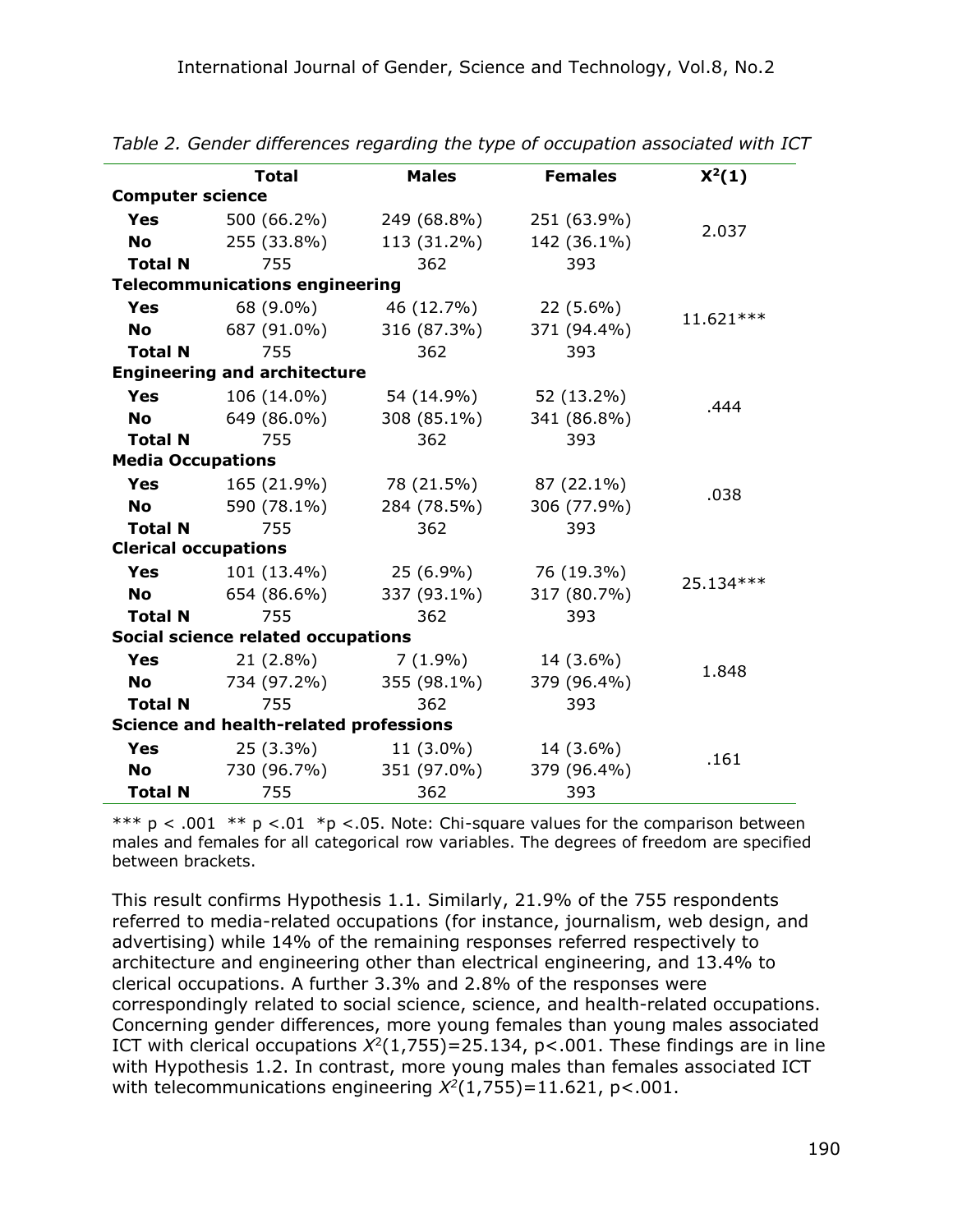#### **Are Masculine References more Prevalent than Non-masculine References in Secondary Students' Gender References Associated with ICT Occupations? Is there Any Gender Difference?**

For participants' global perception of ICT-related occupations, 55.2% of 755 participants considered these occupations to be non-masculine while a further 44.8% of the participants regarded them in masculine terms. Contrary to our expectations (Hypothesis 2.1), most of the references to ICT occupations were formulated in non-masculine terms. However, chi-square test illustrated that whereas for young females most of the occupations were not exclusively masculine, for young males these occupations were mostly masculine  $X^2(1,755)$  = 10.331, p<.001 (Table 3).

*Table 3. Gender differences with regard to gender references associated with ICT occupations taken as whole*

|            |                    | Total<br>(n=755)  | <b>Males</b><br>$(n=337)$ | <b>Females</b><br>$(n=359)$ | $X^2(1)$    |
|------------|--------------------|-------------------|---------------------------|-----------------------------|-------------|
| Gender     | Masculine          | 338<br>$(44.8\%)$ | 184<br>$(50.8\%)$         | 154 (39.2%)                 | $10.331***$ |
| references | Non -<br>masculine | 417<br>(55.2%)    | 178<br>$(49.2\%)$         | 239 (60.8%)                 |             |

\*\*\* p < .001  $*$ \* p < .01  $*$  p < .05. Note: Chi-square values for the comparison between males and females for all categorical row variables. The degrees of freedom are specified between brackets.

Chi-square analyses performed by taking each ICT occupation independently (see Table 4) tell us that computer science was the occupation most frequently described in masculine terms, *X 2* (1,755)=36.723, p<.001 (Hypothesis 2.1). 106 responses that were associated with architecture and engineering were also assigned more masculine than non-masculine references, *X 2* (1,755)=5.917, p<.05. Similarly, in comparison with computing and engineering or architecture-related occupations, several non-masculine references were observed with regard to the media and clerical occupations. However and in line with Hypothesis 2.2 (see Tables 5 and 6 for the within gender comparison), young females associated more nonmasculine references with computing than their male counterparts, *X <sup>2</sup>*girls  $(1,393)$ =17.854, p<.001. On the one hand, these findings do not support our predictions that participants would provide more masculine than non-masculine references to ICT occupations (Hypothesis 2.1). On the other hand, these findings confirm our expectations that boys would be more likely than girls to express masculine rather than non-masculine references to ICT occupations (Hypothesis 2.2).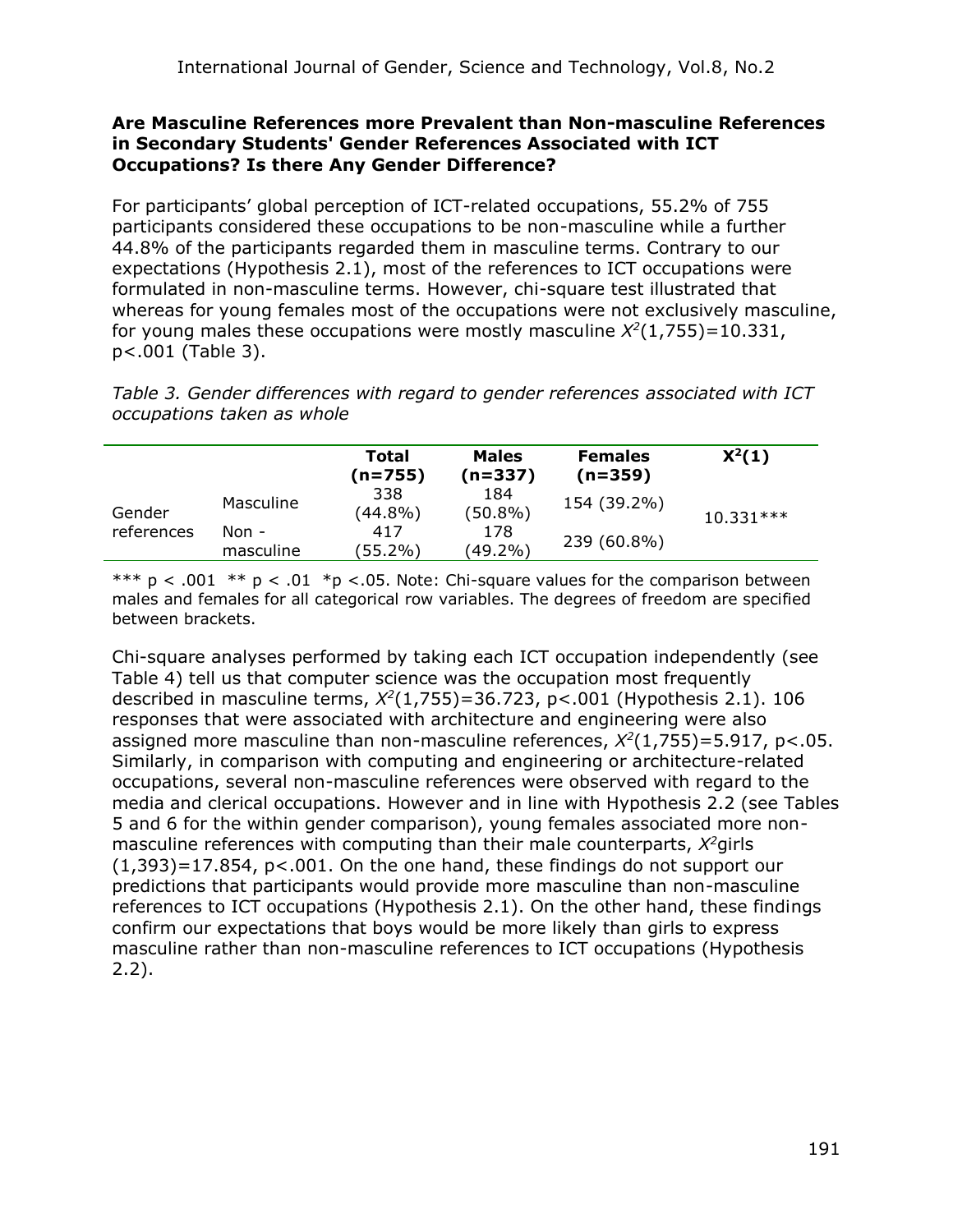| Gender<br>references     | Computer<br><b>Science</b> |                    | Tel.<br><b>Engineering</b> |       | <b>Engineering</b><br><b>Architecture</b> |       | Media<br><b>Occupations</b> |       | <b>Clerical</b><br><b>Occupations</b> |       | <b>Social</b><br><b>Sciences</b> |       | <b>Science and</b><br><b>Health</b> |       |
|--------------------------|----------------------------|--------------------|----------------------------|-------|-------------------------------------------|-------|-----------------------------|-------|---------------------------------------|-------|----------------------------------|-------|-------------------------------------|-------|
|                          | No                         | Yes                | <b>No</b>                  | Yes   | <b>No</b>                                 | Yes   | <b>No</b>                   | Yes   | <b>No</b>                             | Yes   | <b>No</b>                        | Yes   | <b>No</b>                           | Yes   |
| <b>Masculine</b>         | 75                         | 263                | 312                        | 26    | 279                                       | 59    | 265                         | 73    | 300                                   | 38    | 329                              | 9     | 334                                 | 4     |
|                          | 29.4%                      | 52.6%              | 45.4%                      | 38.2% | 43.0%                                     | 55.7% | 44.9%                       | 44.2% | 45.9%                                 | 37.6% | 44.8%                            | 42.9% | 45.8%                               | 16.0% |
| Non-<br><b>Masculine</b> | 180                        | 237                | 375                        | 42    | 370                                       | 47    | 325                         | 92    | 354                                   | 63    | 405                              | 12    | 396                                 | 21    |
|                          | 70.6%                      | 47.4%              | 54.6%                      | 61.8% | 57.0%                                     | 44.3% | 55.1%                       | 55.8% | 54.1%                                 | 62.4% | 55.2%                            | 57.1% | 54.2%                               | 84.0% |
| <b>Total</b><br>(n =755) | 255                        | 500                | 687                        | 68    | 649                                       | 106   | 590                         | 165   | 654                                   | 101   | 734                              | 21    | 730                                 | 25    |
| $X^2(1)$                 |                            | 36.723***<br>1.290 |                            |       | $5.917*$                                  |       | .024                        |       | 2.407                                 |       | .032                             |       | $---$                               |       |

*Table 4. Gender references associated with ICT occupations for the global sample*

\*\*\*  $p < .001$  \*\*  $p < .01$  \*p <.05. Note: Chi-square values for the comparison between masculine and non-masculine for all categorical col variables. The degrees of freedom are specified between brackets. --- Chi square cannot be computed, as some are values lower than 5.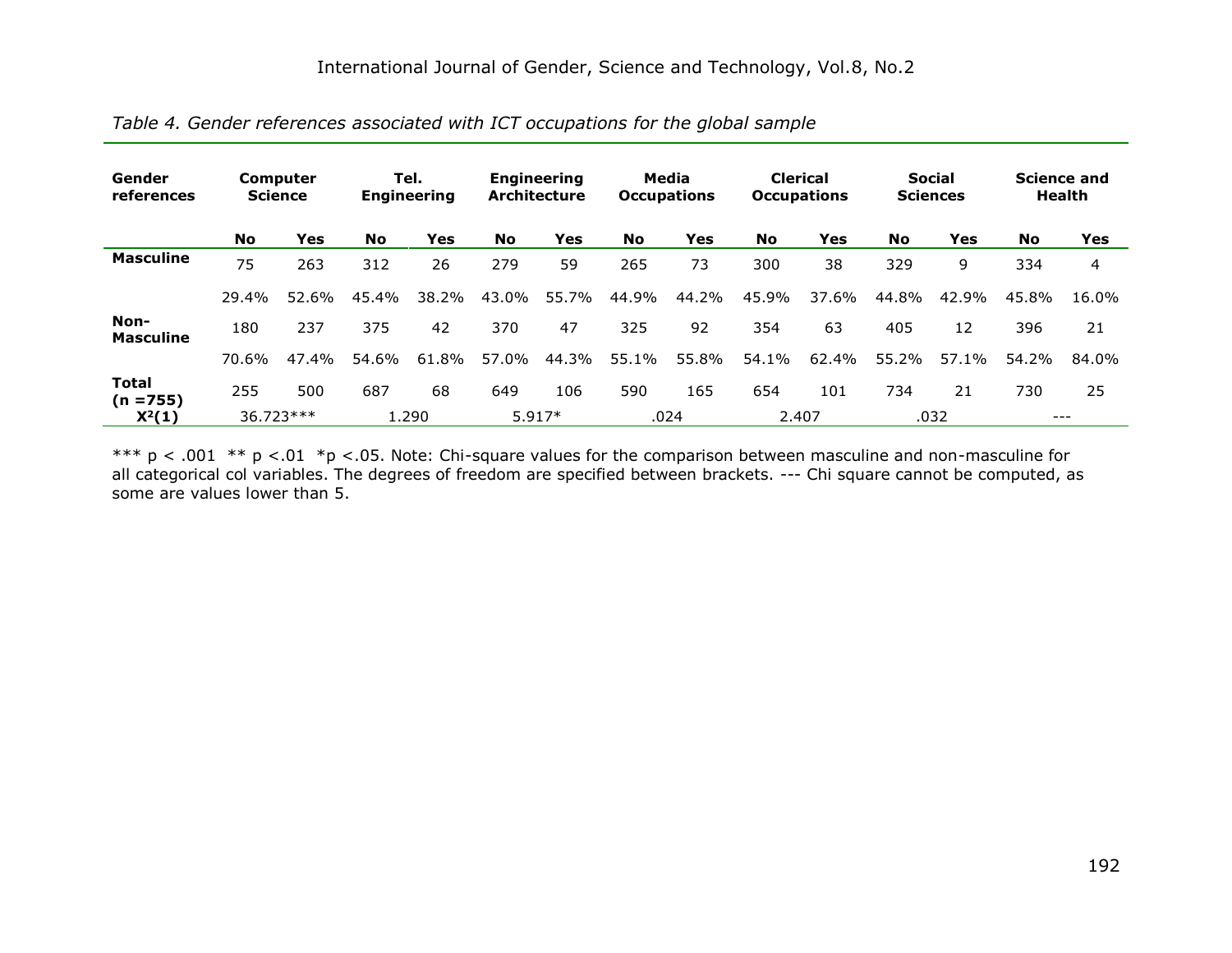| Gender<br>references        | <b>Computer</b><br><b>Science</b> |                    | Tel.<br><b>Engineering</b> |       | <b>Engineering</b><br><b>Architecture</b> |       | Media<br><b>Occupations</b> |       | <b>Clerical</b><br><b>Occupations</b> |       | <b>Social</b><br><b>Sciences</b> |                       | Science and<br><b>Health</b> |       |
|-----------------------------|-----------------------------------|--------------------|----------------------------|-------|-------------------------------------------|-------|-----------------------------|-------|---------------------------------------|-------|----------------------------------|-----------------------|------------------------------|-------|
|                             | <b>No</b>                         | Yes                | <b>No</b>                  | Yes   | <b>No</b>                                 | Yes   | <b>No</b>                   | Yes   | <b>No</b>                             | Yes   | <b>No</b>                        | Yes                   | <b>No</b>                    | Yes   |
| <b>Masculine</b>            | 39                                | 145                | 164                        | 20    | 154                                       | 30    | 144                         | 40    | 173                                   | 11    | 180                              | 4                     | 181                          | 3     |
|                             | 34.5<br>$\%$                      | 58.2%              | 51.9%                      | 43.5% | 50.0<br>$\frac{0}{0}$                     | 55.6% | 50.7%                       | 51.3% | 51.3%                                 | 44.0% | 50.7%                            | 57.1<br>$\frac{0}{0}$ | 51.6%                        | 27.3% |
| Non-<br><b>Masculine</b>    | 74                                | 104                | 152                        | 26    | 154                                       | 24    | 140                         | 38    | 164                                   | 14    | 175                              | 3.                    | 170                          | 8     |
|                             | 65.5<br>$\frac{0}{0}$             | 41.8%              | 48.1%                      | 56.5% | 50.0<br>$\frac{0}{0}$                     | 44.4% | 49.3%                       | 48.7% | 48.7%                                 | 56.0% | 49.3%                            | 42.9<br>$\frac{0}{0}$ | 48.4%                        | 72.7% |
| <b>Total</b><br>$(n = 362)$ | 113                               | 249                | 316                        | 46    | 308                                       | 54    | 284                         | 78    | 337                                   | 25    | 355                              | 7                     | 351                          | 11    |
| $X^2(1)$                    |                                   | 17.497***<br>1.139 |                            |       | .567                                      |       | .008                        |       | .501                                  |       | ---                              |                       | $---$                        |       |

*Table 5. Gender marks associated with ICT occupations for male participants*

\*\*\*  $p < .001$  \*\*  $p < .01$  \*p <.05. Note: Chi-square values for the comparison between masculine and non-masculine for all categorical variables. The degrees of freedom are specified between brackets. --- Chi square cannot be computed, as some are values lower than 5.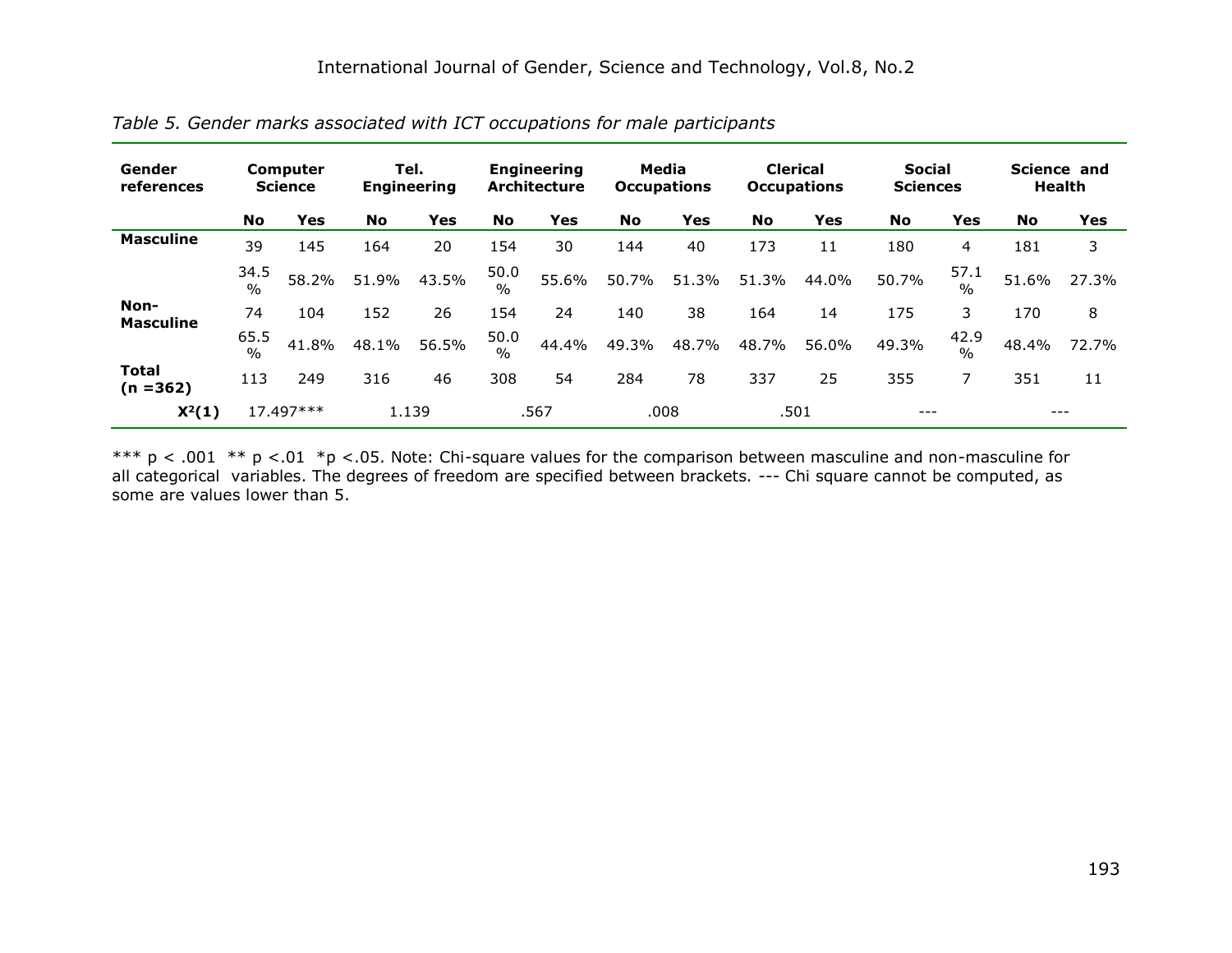| Gender<br>references        | Computer<br><b>Science</b> |                       | Tel.<br><b>Engineering</b> |                   | <b>Engineering</b><br><b>Architecture</b> |       | Media<br><b>Occupations</b> |       | <b>Clerical</b><br><b>Occupations</b> |       | <b>Social</b><br><b>Sciences</b> |                       | <b>Science and</b><br><b>Health</b> |         |
|-----------------------------|----------------------------|-----------------------|----------------------------|-------------------|-------------------------------------------|-------|-----------------------------|-------|---------------------------------------|-------|----------------------------------|-----------------------|-------------------------------------|---------|
|                             | No                         | Yes                   | <b>No</b>                  | Yes               | <b>No</b>                                 | Yes   | <b>No</b>                   | Yes   | <b>No</b>                             | Yes   | <b>No</b>                        | <b>Yes</b>            | <b>No</b>                           | Yes     |
| <b>Masculine</b>            | 36                         | 118                   | 148                        | 6                 | 125                                       | 29    | 121                         | 33    | 127                                   | 27    | 149                              | 5.                    | 153                                 | 1       |
|                             | 25.4<br>$\%$               | 47.0<br>$\frac{0}{0}$ | 39.9%                      | 27.3%             | 36.7<br>$\frac{0}{0}$                     | 55.8% | 39.5%                       | 37.9% | 40.1%                                 | 35.5% | 39.3%                            | 35.7<br>$\frac{0}{0}$ | 40.4%                               | $7.1\%$ |
| Non-<br><b>Masculine</b>    | 106                        | 133                   | 223                        | 16                | 216                                       | 23    | 185                         | 54    | 190                                   | 49    | 230                              | 9                     | 226                                 | 13      |
|                             | 74.6<br>$\%$               | 53.0<br>$\%$          | 60.1%                      | 72.7%             | 63.3<br>$\frac{0}{0}$                     | 44.2% | 60.5%                       | 62.1% | 59.9%                                 | 64.5% | 60.7%                            | 64.3<br>$\frac{0}{0}$ | 59.6%                               | 92.9%   |
| <b>Total</b><br>$(n = 393)$ | 142                        | 251                   | 371                        | 22                | 341                                       | 52    | 306                         | 87    | 317                                   | 76    | 379                              | 14                    | 379                                 | 14      |
| $X^2(1)$                    |                            | 17.854 ***<br>1.388   |                            | $6.916**$<br>.074 |                                           |       | .529                        |       | .073                                  |       | ---                              |                       |                                     |         |

*Table 6. Gender references associated with ICT occupations for female participants*

\*\*\*  $p < .001$  \*\*  $p < .01$  \*p <.05. Note: Chi-square values for the comparison between masculine and non-masculine for all categorical variables. The degrees of freedom are specified between brackets. --- Chi square cannot be computed, as some are values lower than 5.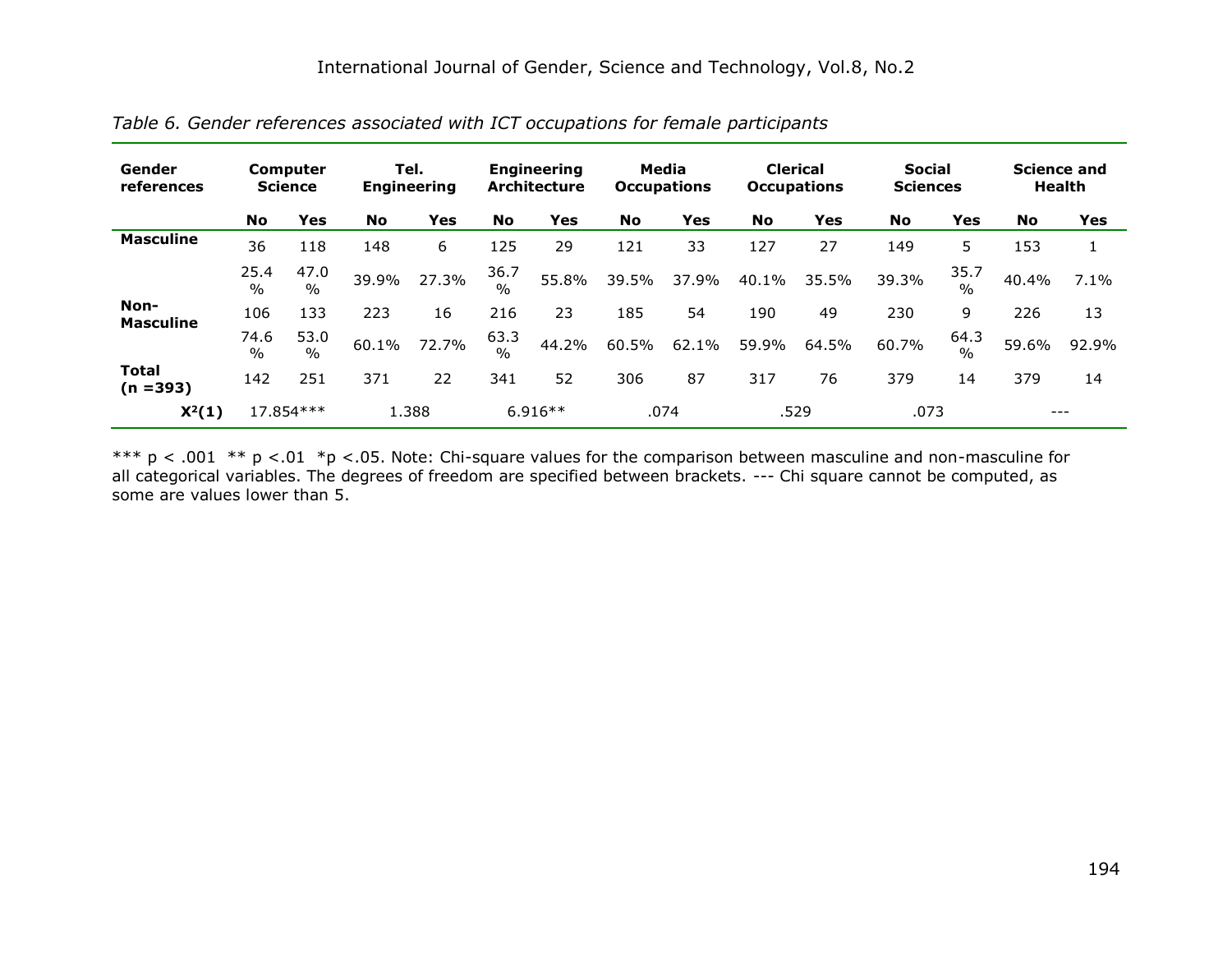# **DISCUSSION**

This research tackled prototypical views of ICT occupations, as well as differences in young people's gendered portrayals of ICT occupations. A content analysis of students' unplanned responses regarding ICT occupations was used to delve into their perception of ICT occupations from a gender perspective. In our opinion, this is one of the assets of the present research. A better knowledge of the content of adolescents' stereotypical portrayals could provide information about how they could be challenged in the crucial period at secondary school when young people make decisions about their future careers. This is particularly important because many young people base their career decisions on inaccurate information about professions and occupations (Eccles, 1994).

In line with our expectations, most of the participants referred to computer science as a prototypical ICT occupation. Similarly, there is a prevalence of associations between ICT occupations and hard technological developments. On the contrary, the participants frequently indicated several occupations that use ICT as a tool in certain job activities. This was the case with clerical and media-related occupations (like journalism) as well as science and health-related occupations, where women are strongly represented. This result supports Abbiss' (2008) multidimensional conceptualization of IT workplaces, which suggests a broader scope for what constitutes computing-related occupations. According to Abbiss (2008) these workplaces entail "an overlap between telecommunication functions and knowledge about hardware and software that requires computing-related workplaces to overlap with a wide range of technical (hard) and communication (soft) skills" (p. 161).

Likewise, although some of the students made reference to technical occupations (such as architecture and some engineering-related occupations) fewer participants than expected (more males than females) mentioned telecommunications engineering. This finding is particularly striking, given that in Spain the number of women taking university degrees in telecommunications engineering is higher than it is for computer science (Instituto de la Mujer [Women's Institute], 2014). This result might also be associated with the dearth of role models for people in telecommunications engineering in Spain. As opposed to computer scientists (who are present in many TV series and other mass media targeting young people), the Spanish mass media may not sufficiently report on what telecommunications engineers do. This aspect requires further investigation.

### **Gendered References about ICT Occupations**

Regarding the gender marking references associated with ICT occupations, participants' grammatical and semantic use of the Spanish language confirms the dearth of feminine references related to ICT occupations (Gygax & Gabriel, 2011; Irmen & Kurovskaja, 2010; Levy et al., 2000; Sáinz et al., 2016). Moreover and in line with predictions, occupations such as computing, engineering, or architecture were to a great extent ascribed masculine rather than non-masculine references.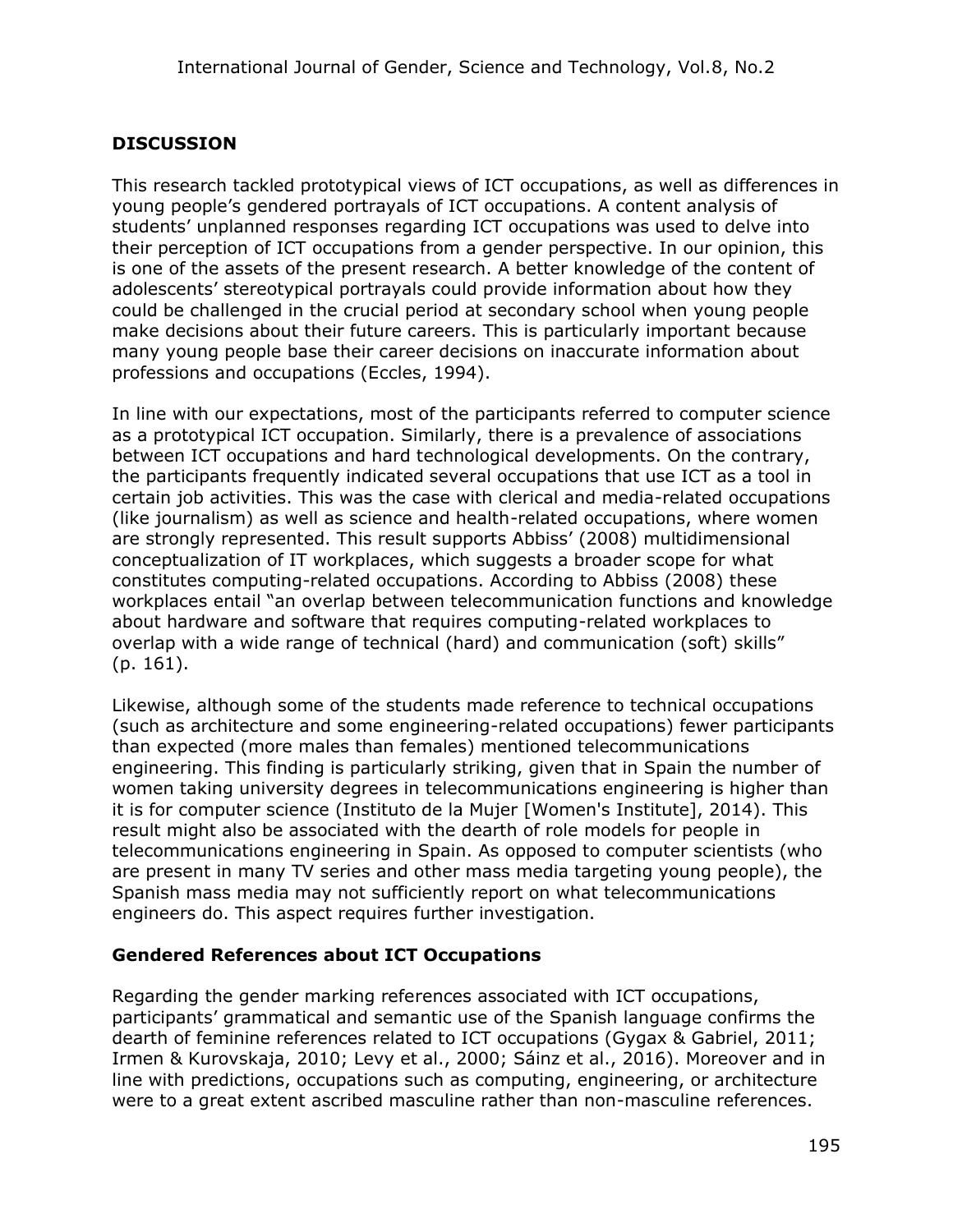These findings also suggest that hard technological occupations involving the design of ICT products and services (like computer science) might elicit more masculine references, given the lack of women working in these occupations (Sáinz et al, 2016). Interestingly, most of the non-masculine references were related to clericalrelated occupations (such as secretarial work), where women tend to be highly represented (INE [Spanish Statistics Institute] 2014). This also confirms the unequal distribution of men and women in the ICT sector. Whereas hard technological ICT jobs are associated with leadership positions and are maledominated (Zarrett & Malanchuk, 2005), soft ICT jobs (like secretarial work or customer care work in call centers) are frequently associated with precarious work conditions (in terms of salary, duration of the labor contract, or promotion opportunities) and low hierarchical positions (Castaño, 2011).

Similarly, while in the group of young males only media and clerical-related occupations were ascribed non-masculine references; in the group of young females most of the ICT-related professions and occupations were associated with nonmasculine references, except for telecommunications engineering or other technical professions. This finding suggests that participants are aware that soft IT jobs are female-dominated, and also that hard IT jobs are male dominated (Castaño, 2011; Sáinz et al., 2016; Zarrett & Malanchuk, 2005). The higher presence of female role models in non-hard IT jobs may have led participants to be more likely to refer to both men and women with occupations in ICT (Cheryan, et al., 2012).

# **Practical Implications**

The practical implications associated with these findings revolve around the need to challenge the persistence of gender roles regarding professions and occupations in modern societies. Many women with a potential interest in the field may be at risk of being underestimated and of underestimating their own capabilities when thinking of investing their talent in a hard ICT job. As research carried out in the US suggests (Cejka & Eagly, 1999; Cheryan et al., 2012; Cheryan et al., 2013), the influence of stereotypical portrayals of the type of occupations congruent with prevalent gender roles is a deterring factor that helps to explain women's lack of interest in working professionally in the hard ICT sector.

Interventions aimed at changing young people's stereotypical views of ICT occupations are required. For instance, some research suggests that stereotypical views of an occupation like ICT can be modified by offering young people a different image of the target group, which may encourage them to embrace that image and assimilate to the group by considering a future in the same (Cheryan et al., 2012; Gardner, Gabriel, & Hochschild, 2002; López-Sáez et al. 2011). Similarly, other studies report the possibility of the mass media manipulating the current image associated with, for instance, computer science (Cheryan et al, 2013). In Cheryan et al's., (2013) study, computer scientists were perceived by undergraduate students as lacking social skills and being focused on the screen, traits incompatible with female gender roles. The manipulation strategy consisted of providing the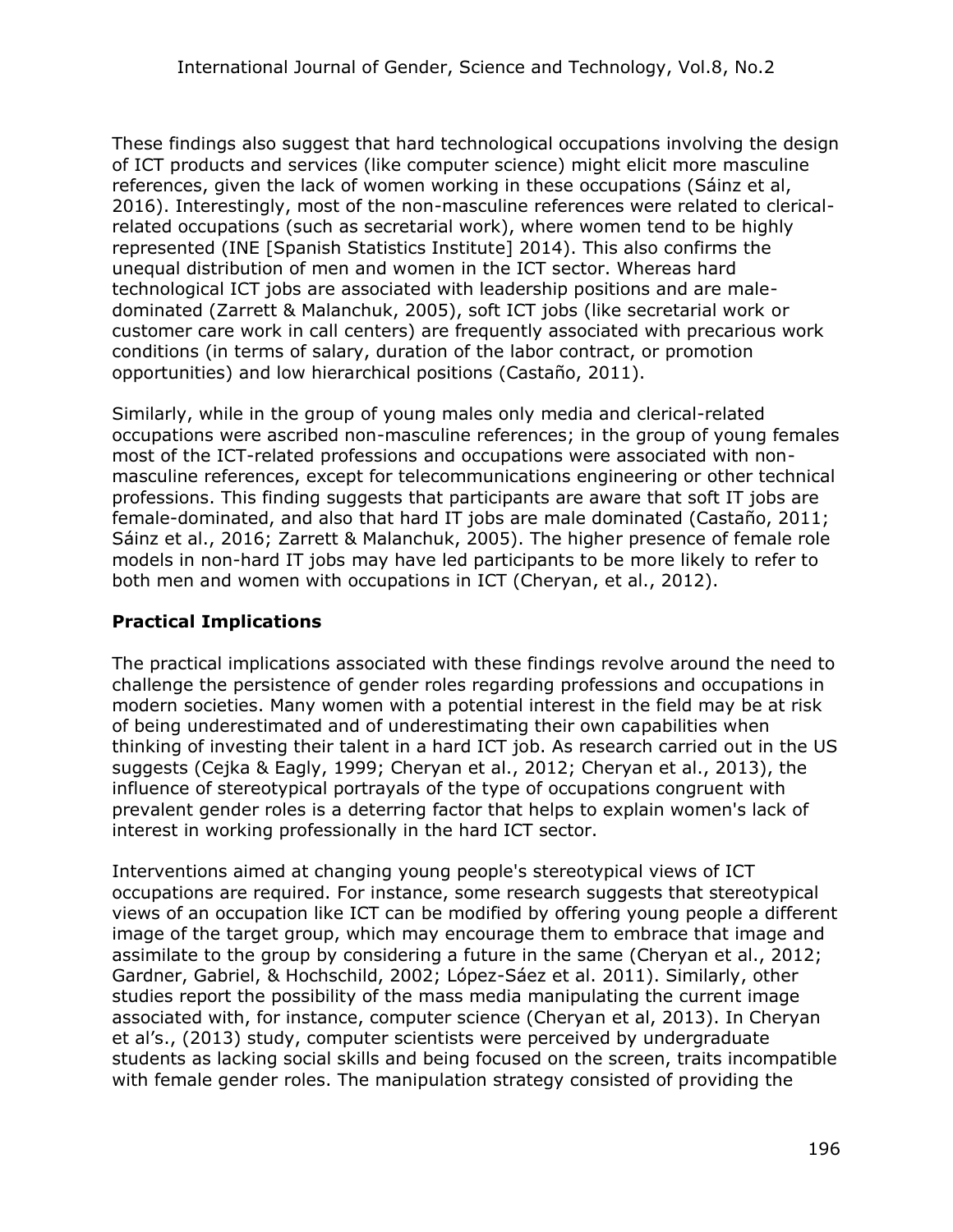participants with newspaper articles describing people working in the field who did not fit the stereotypical image of computer scientists.

Finally given the key role played by ICT in current society and the provision of more job opportunities for young people than other sectors in Spain (INE [National Statistics Office], 2014), intervention measures should be performed to encourage the participation of women in the design and production of ICT. In addition, some measures should be implemented to challenge young women's lack of identification with hard ICT technological occupations (Cheryan et al., 2013). Equally, it would be interesting to further analyze boys' lack of identification with some soft ICT occupations, such as clerical jobs.

# **Future Directions**

Future research could incorporate a longitudinal perspective in the analysis of young people's stereotypical beliefs about ICT and how they develop over time as they enter higher education. It would also be interesting to compare secondary students' beliefs about traditionally feminine careers (such as nursing or primary education) with those about masculine careers (such as engineering and other related technical fields). "Similarly, some of the findings of the present study could be also identified in non-male occupational fields such as medicine". In addition, the use of implicit measures could also complement secondary students' spontaneous portrayals of these non-male occupations.

As some research suggests (Gadassi & Gati, 2009), schools and families should encourage secondary students to think about their career preferences in terms of aspects (activities they enjoy or goals they are seeking) rather than in terms of occupational titles (i.e. engineer or computer scientist). This would be an adequate strategy to control for the influence of stereotypical beliefs about occupational gateways on adolescents' decisions.

The present study has several limitations. Firstly, while content analysis offers a useful starting point for the identification of gender-stereotyped portrayals of ICT occupations, it does not provide a detailed account of the underlying motives for the observed patterns. Therefore, other qualitative methods (e.g. discursive or narrative approaches) could be used in tandem with content analysis in order to explore the relationship between gender stereotypes and secondary students' behaviors and identities (Luyt, 2011). Secondly, participants in the present study may not be fully representative of the population of secondary students in Spain. Accordingly, further studies with more diverse samples (in terms of social class and ethnic origin) could be conducted to test whether different responses could be obtained and also to improve the generalizability of the findings. All in all, future research should incorporate different methodological approaches (implicit and explicit measures, in combination with content analysis) in order to gain better insight into the content of young people's portrayals of technology and the occupations associated with this technology.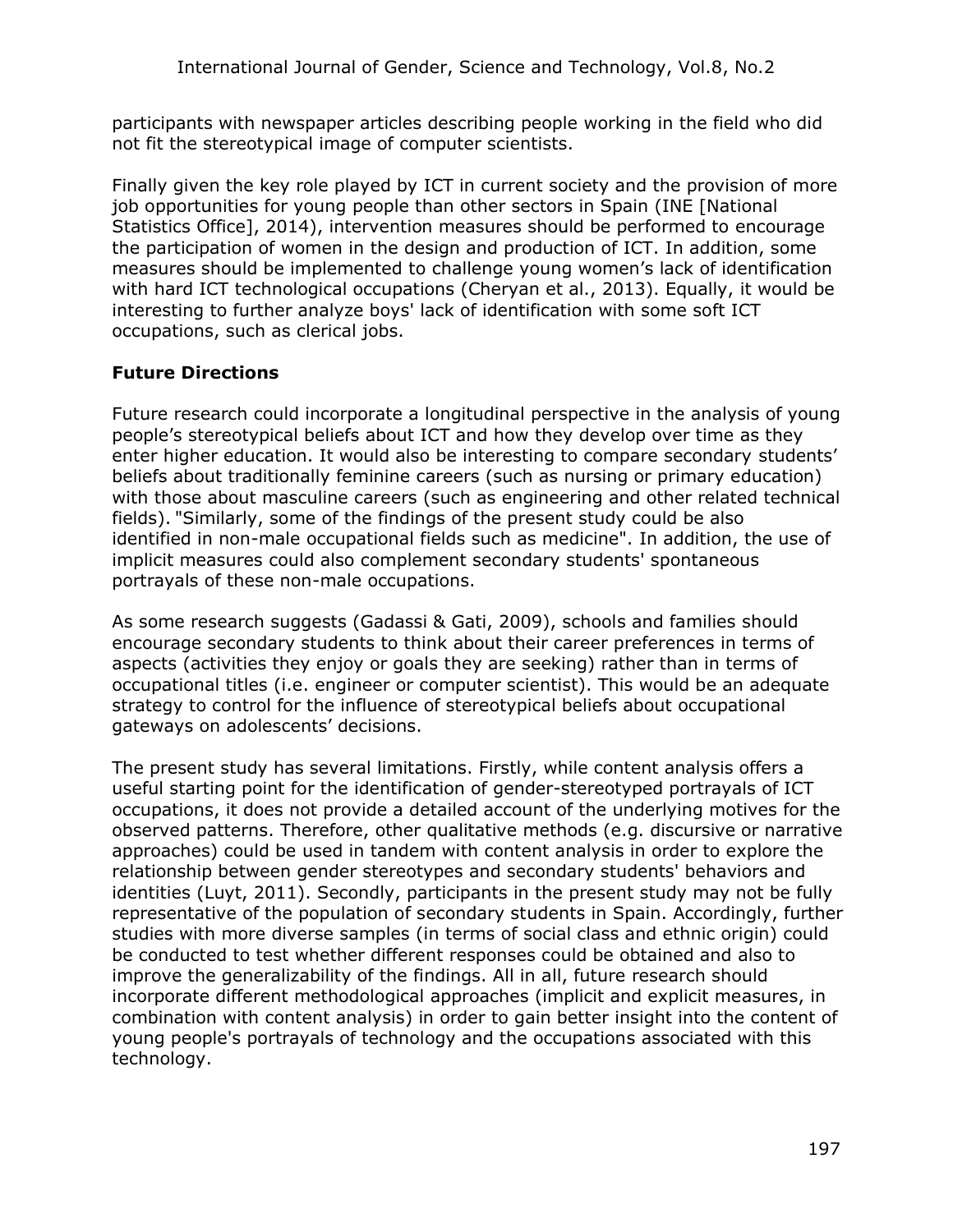### **ACKNOWLEDGEMENTS**

This article is part of a broader research project supported by the Catalonian Women's Institute [Exp. Nº. U77/08] and the Spanish Ministry of Science and Innovation [FEM2009-05878-E]. The authors would like to thank Monica Bonch and Federica Mancini for helping us with the construction and validation of the analytical categories. We are also very grateful to all participants in the research and to all contact people without whom none of this would have been possible.

### **REFERENCES**

Abbiss, J. (2008). Rethinking the "problem" of gender and IT schooling: Discourses in literature. *Gender and Education*, *20*, 153-165. doi:10.1080/09540250701805839

American Psychological Association (APA) (2010). Ethical principles of psychologists and code of conduct. Retrieved from http://www.apa.org/ethics/code/principles.pdf

Appianing, J. & Van Eck, R. N. (2015). Gender Differences in College Students' Perceptions of Technology-Related Jobs in Computer Science. *International Journal of Gender, Science, and Technology*, *7*(1), 28-56.

Banaji, M., & Hardin, C. (1996). Automatic stereotyping. *Psychological Science*, *7*, 136-141. doi:10.1111/j.1467-9280.1996.tb00346.x

Barker, L. J. & Asprey, W. (2006). The state of research on girls and IT. In J.M. Cohoon & W. Aspray (Eds.). *Women and information technology: Research on underrepresentation* (pp. 3–54). Cambridge, MA: The MIT Press.

Basow, S.A., Phelan, J. E. & Capotosto, L. (2006). Gender patterns in college students' choices of their best and worst professors. *Psychology of Women Quarterly*, *30*, 25–35.

Burger, C. J., Creamer, E. G., & Meszaros, P. S. (eds.) (2011). *Reconfiguring the firewall: recruiting women to Information Technology across cultures* and *continents*. Wellesley, MA: A K Peters, Ltd.

Castaño, C. (Ed.) (2011). *Género y TIC. Presencia, posición y políticas*. *[Gender and ICT. Presence, position and politics]*. Barcelona: Editorial Universitat Oberta de Catalunya (UOC).

Cejka, M. A. & Eagly, A. H. (1999). Gender-stereotypic images of occupations correspond to the sex segregation of employment. *Personality and Social Psychology Bulletin*, *25*, 413-423. doi:10.1177/0146167299025004002

Cheryan, S., Drury, J., & Vichayapai, M. (2012). Enduring influence of stereotypical computer science role models on women's academic aspirations. *Psychology of Women Quarterly*, *37*, 72-79. doi:10.1177/0361684312459328

Cheryan, S., Play, V. C., Handron, C., Hudson, L. (2013). The stereotypical computer scientist: Gendered media representations as a barrier to inclusion for women. S*ex Roles*, *69*, 58-71. doi:10.1007/s11199-013-0296-x

Cochran, A. (1954). Some methods for strengthening the common chi-square. *Biometrics*, *10*, 417-451. doi: 10.2307/3001616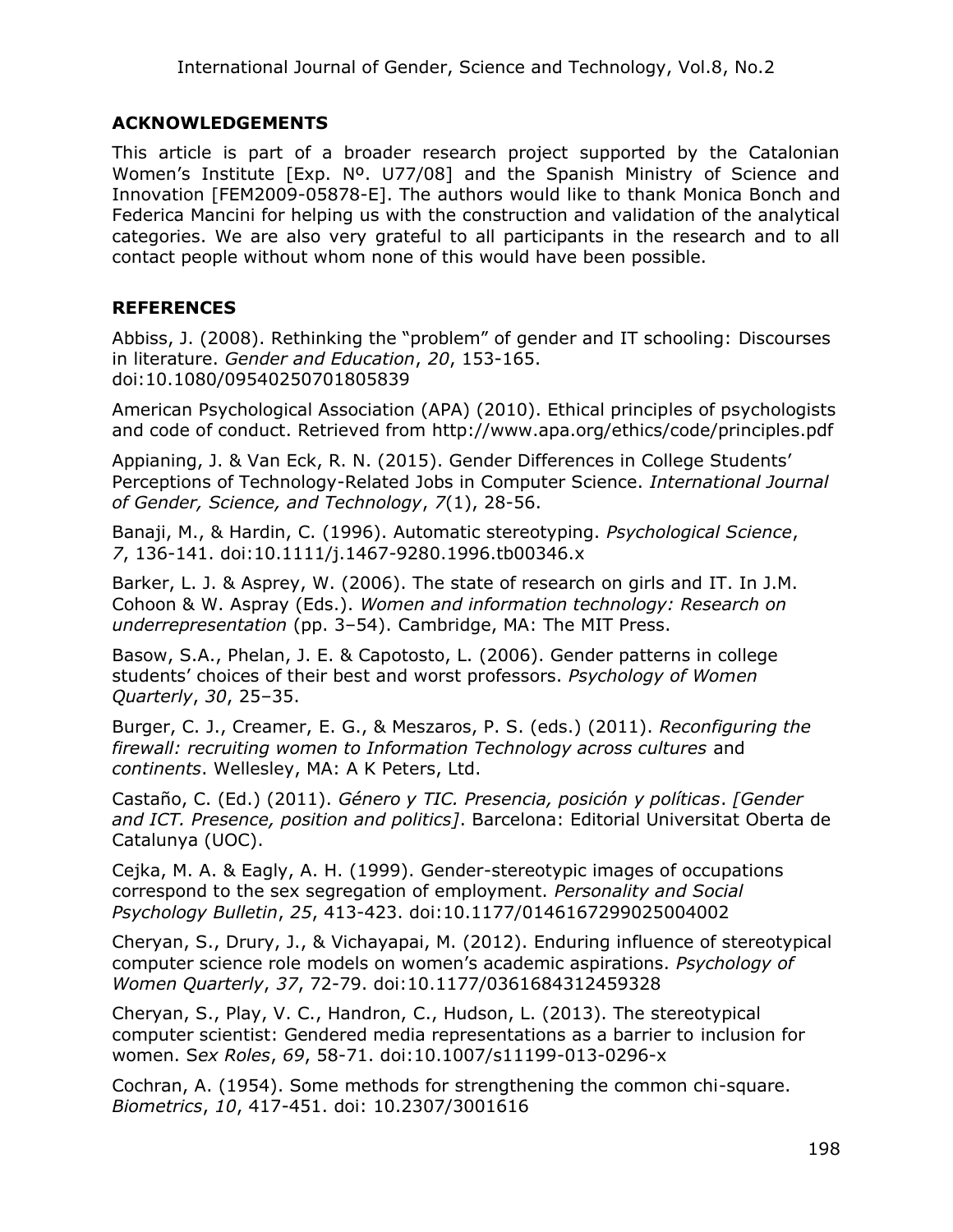Cohoon, J.M. & Aspray, W. (2006). *Women and Information Technology. Research on underrepresentation*. Cambridge, MA: Massachusetts Institute of Technology.

Diekman, A. B., Brown, E., Johnston, A., & Clark, E. (2010). Seeking congruity between goals and roles: A new look at why women opt out of STEM careers. *Psychological Science*, *21*, 1051–1057.doi:10.1177/0956797610377342

Eccles, J. S. (1994). Understanding women's educational and occupational choices. Applying the Eccles et al. model of achievement-related choices*. Psychology of Women Quarterly*, *18*, 585-609. doi:10.1111/j.1471-6402.1994.tb01049.x

Eccles, J. S. (2007). Where are all the women? Gender differences in participation in physical science and engineering. In J.S., Ceci, & W.M.Williams, (Eds.). *Why aren't more women in science? Top researchers debate the evidence.* (pp. 119- 210). Washington: American Psychological Association.

Fazio, R., H. & Olson, M. A. (2003). Implicit measures in social cognition research: Their meaning and use. *Annual Reviews in Psychology*, *69*, 1013-1027. doi: 10.1146/annurev.psych.54.101601.145225.

Gadassi, R. & Gati, I. (2009). The effect of gender stereotypes on explicit and implicit career preferences. *The Counseling Psychologist*, *37*, 902-922. doi: 10.1177/0011000009334093

Gardner, W. L., Gabriel, S., & Hochschild, L. (2002). When you and I are "we," you are not threatening: The role of self-expansion in social comparison. *Journal of Personality and Social Psychology*, *82*, 239–251. doi:10.1037/0022-3514.82.2.239

Gottfredson, L. S. (1981). Circumscription and compromise: A developmental theory of occupational aspirations. *Journal of Counseling Psychology*, *28*, 545-579. doi:10.1037/0022-0167.28.6.545

Burger, P., & Gabriel, U. (2011). Gender representation in language: More than meets the eye. In R. Mishra & N. Srinivasan (Eds.). *Language and cognition: State of the art.* (pp. 72-92). Münich: Lincom AP.

Hayes, A. F., & Krippendorff, K. (2007). Answering the call for a standard reliability measure for coding data. *Communication Methods and Measures*, *1*, 77-89. doi:10.1080/19312450709336664

Higgins, E.T. (1996). Knowledge activation: Accessibility, applicability, and salience. In: E.T. Higgins & A.W. Kruglanski (Eds). *Social psychology: Handbook of basic principles*, (pp. 133–168). New York: Guilford.

Higgins, E.T. & King, G. (1981) Accessibility of social constructs: Information processing consequences of individual and contextual variability. In: N., Cantor & J.F. Kihlstrom (Eds). *Personality, cognition and social interaction*. (pp. 69–121). Hillsdale: Erlbaum.

INE [Spanish Statistics Office] (2014). Indicadores Sector TIC [Indicators ICT Sector]. Retrieved from:

[http://www.ine.es/jaxi/menu.do?type=pcaxis&path=%2Ft14%2Fp197%2Fe01&file](http://www.ine.es/jaxi/menu.do?type=pcaxis&path=%2Ft14%2Fp197%2Fe01&file=inebase&L=0)  $=$ inebase&L $=0$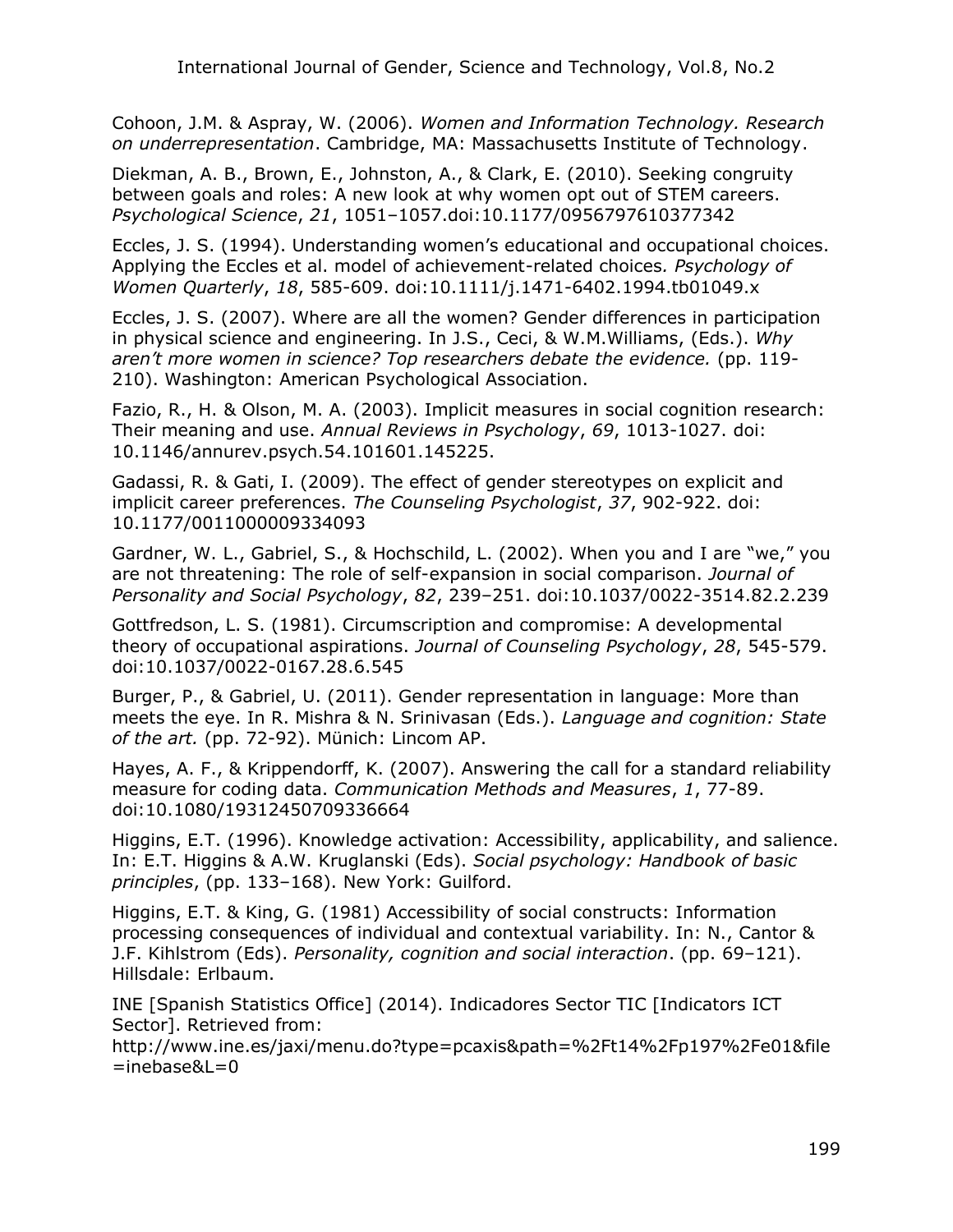Instituto de la Mujer [Women's Institute] (2014). Las mujeres en números [Women in numbers]. Retrieved from:

[http://www.inmujer.gob.es/estadisticas/consulta.do?area=3.](http://www.inmujer.gob.es/estadisticas/consulta.do?area=3)

Irmen, L. & Kurovskaja, J. (2010). On the semantic content of grammatical gender and its impact on the representation of human referents. *Experimental Psychology*, *57*, 367-75. doi: 10.1027/1618-3169/a000044

Krippendorff, K. (Second Edition) (2004). *Content analysis: An introduction to its methodology*. London: SAGE.

Lemus, S., Moya, M., Lupiáñez, J. & Bukowski, M. (2014). Men in the Office, Women in the Kitchen? Contextual Dependency of Gender Stereotype Activation in Spanish Women. *Sex Roles*, 70, 468-478.

Levy, G. D., Sadovsky, A. & Troseth, G. L. (2000). Aspects of young children's perceptions of gender-typed occupations. *Sex Roles*, *42*, 993-1005. doi: 10.1023/A:1007084516910

Liben, L. S., Bigler, R. S., & Krogh, H. R. (2002). Language at work: Children's gendered interpretations of occupational titles. *Child Development*, *73*, 810-828. doi:10.1111/1467-8624.00440

López-Sáez, M., Puertas, S., & Sáinz, M. (2011). Why don't girls choose technological studies? Adolescents' stereotypes and attitudes towards studies related to Medicine or Engineering. *Spanish Journal of Psychology*, *14*, 71-84. doi:10.5209/rev\_SJOP.2011.v14.n1.6

Luyt, R. (2011). Representation of gender in South African television advertising: A content analysis. *Sex Roles, 65*, 356-370. doi: 10.1007/s11199-011-0027-0

Margolis, J. & Fisher, A. (2002). *Unlocking the clubhouse: Women in computing*. Cambridge, MA: MIT Press.

Meszaros, P. S., Lee, S. & Laughlin, A. (2007). Information processing and IT career interest/Choice among high school students. In C.J. Burger, E.G. Creamer & P.S., Meszaros, *Reconfiguring the firewall. Recruiting women to Information Technologies across cultures and continents* (pp. 65-95). Massachusetts: A K Peters Limited.

Miller, C. F., Lurye, L. E., Zosuls, K. M., & Ruble, D. N. (2009). Accessibility of gender stereotype domains: developmental and gender differences in children. *Sex Roles*, *60*, 870-881. doi: 10.1007/s11199-009-9584-x

Neuendorf, K. A. (2011). Content analysis - A methodological primer for gender research. *Sex Roles*, *64*, 276-289. doi:10.1007/s11199-010-9893-0

Rudman, L. A. & Glick, P. (2010). Content and origins of gender stereotypes. In L.A. Rudman & P. Glick. *The social psychology of gender. How power and intimacy shape gender relations*. (pp. 81-104). New York: The Guilford Press.

Sáinz, M. (2007). *Aspectos psicosociales de las diferencias de género en actitudes hacia las nuevas tecnologías en adolescentes*. *[Psychosocial aspects on gender differences in attitudes towards new technologies in adolescents]* Retrieved *from:*